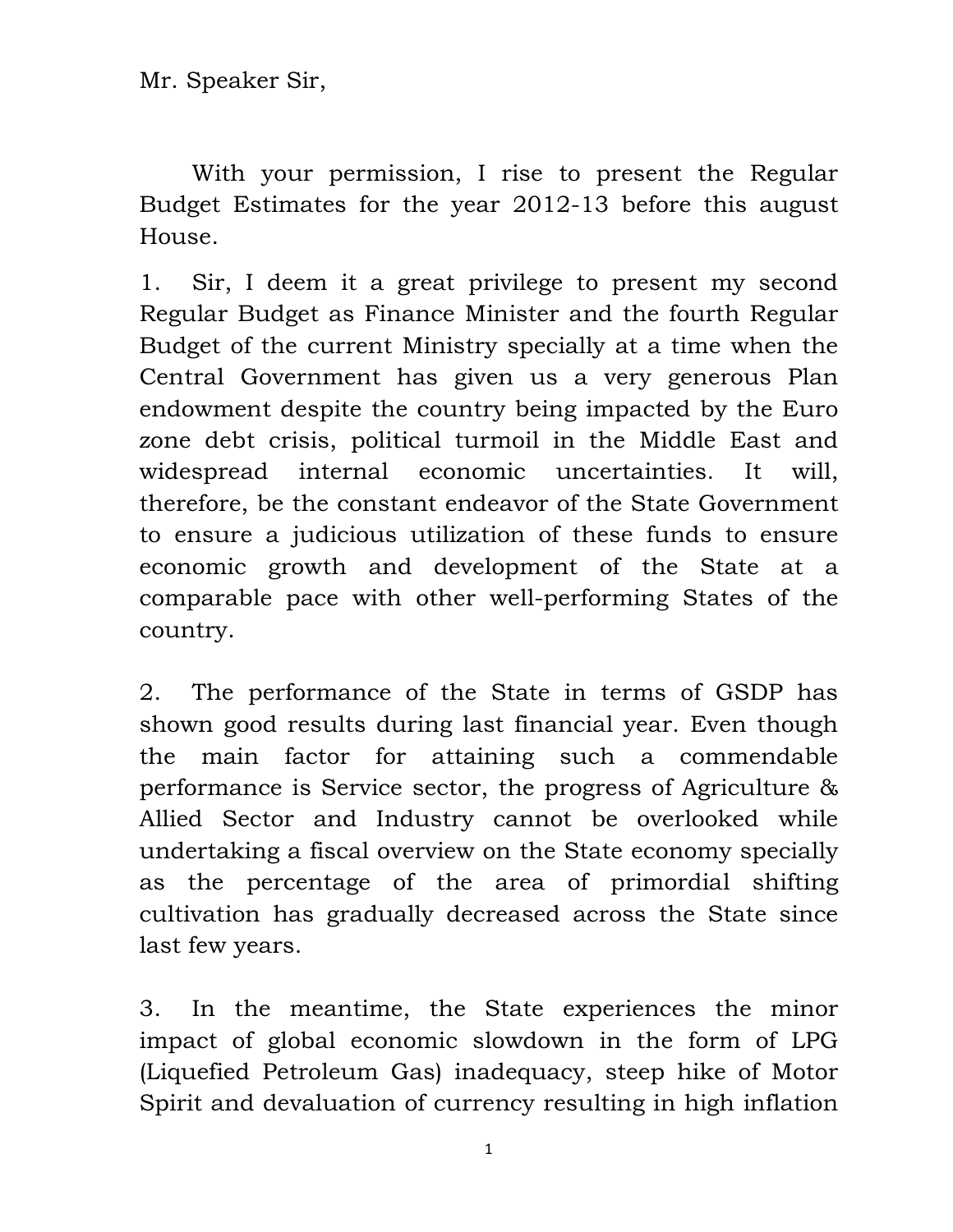in the market. However, it is the heartfelt commitment of this Government to overcome these restraints in the quickest and simplest manner to do away with the supply constraints. Hence, I assure this august House that the Government is and will be constantly vigilant and responsive to the problems of the common man and will leave no stone unturned to address their grievances.

4. I would like to share with Hon'ble Members of this august House the fortunate prospects for the State for economic reforms since Government of India has accorded top priority for the Look East Policy, and more so with the opening of economic window by neighbouring country Myanmar. Hon'ble Prime Minister of India has visited Myanmar at the beginning of this year as a part of an initiative to boost the bilateral trade between the two countries. Mizoram will be one of the most benefited States from this bilateral trade through the trade centres Zokhawthar and Zorinpui. It is hoped that this new economic policy will bring about new economic developments in the State within the foreseeable future.

5. As we are entering the first year of the Twelfth Five Year Plan with the basic objectives of 'faster, more inclusive and sustainable growth', five objectives identified by Hon'ble Union Finance Minister in his Budget Speech early this year are highlighted once again as they will be the guiding principles of our Plan policy and programmes:

- (i) To focus on domestic demand driven growth recovery;
- (ii) To create conditions for rapid revival of high growth in private investment;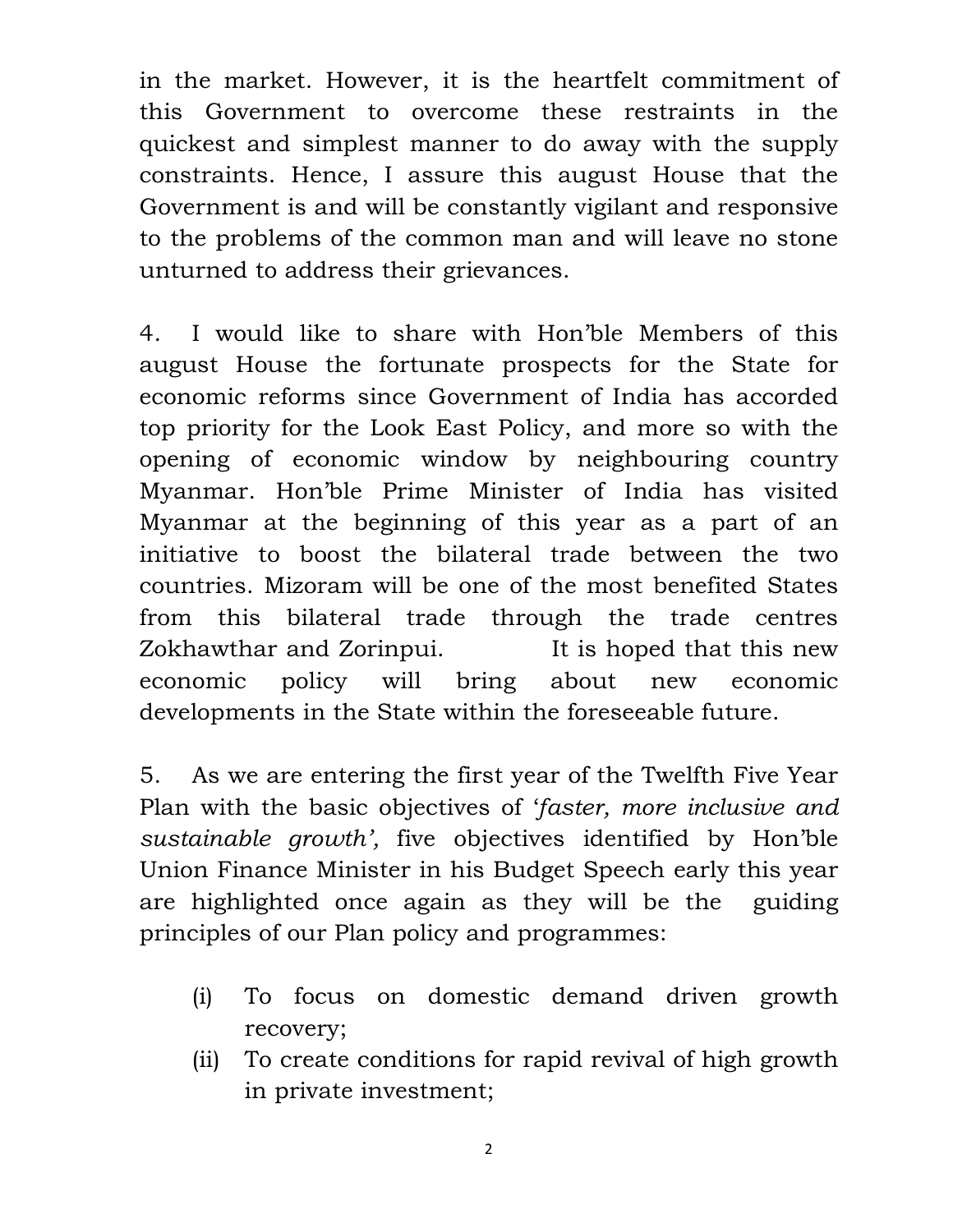- (iii) To address supply bottlenecks in agriculture, energy and transport sectors, particularly in coal, power, national highways, railways and civil aviation;
- (iv) To intervene decisively to address the problem of malnutrition especially in the 200 high burden districts; and
- (v) To expedite coordinated implementation of decisions being taken to improve delivery systems, governance, and transparency; and address the problem of black money and corruption in public life.

6. Sir, I am also deeply honoured for being able to prepare the Budget and being able to drive the fiscal wheel of the State, particularly, at the dawn of the Twelfth Five Year Plan which is committed to bring the country in the forefront of global economic field by targeting a 9 to 9.5 percentile growth rate.

## I. OVERVIEW OF THE STATE ECONOMY

7. Respected Sir, I laid on the table of the House the Economic Survey of Mizoram 2011-12 in March this year which gives a detailed analysis of the economy over the past twelve months with some of the noteworthy achievements of our Departments. This report shows that the State economy is estimated to grow at 10.09 per cent in real terms in 2011- 12 over the previous year against the national growth rate of 6.9 percentile. Besides, the GSDP (Gross State Domestic Product) at constant prices (2004-05) clocked 8 per cent average annual growth rate during the financial years from 2004-05 to 2010-11.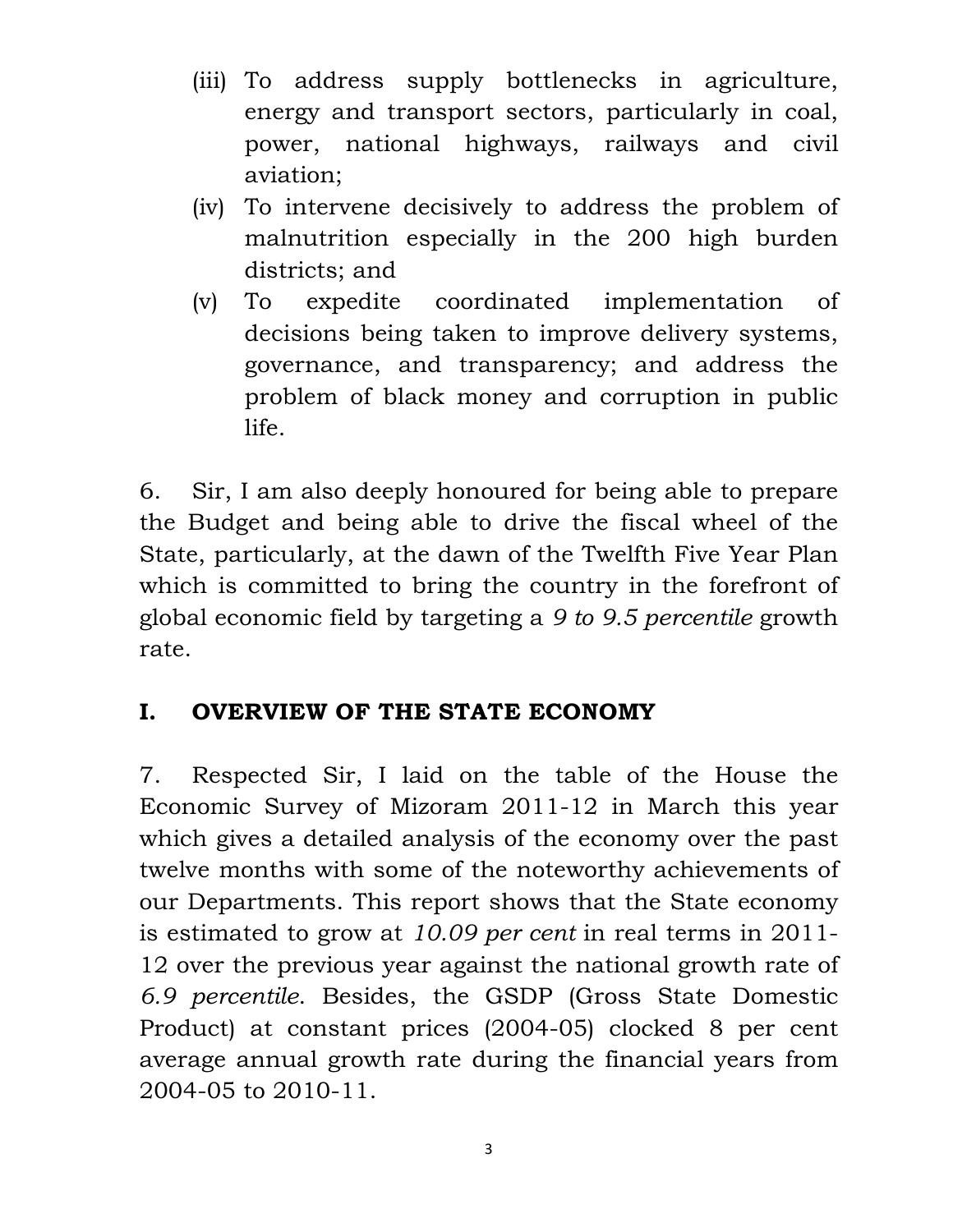8. The expected average growth rate of GSDP of Mizoram during the Eleventh Plan period was 7.1 per cent. However, the Mid-Term Appraisal of the Eleventh Five Year Plan (2007-08 to 2011-12) produced by the Planning Commission of India placed the growth rate of the State at 5.5 per cent in 2007-08, 6.4 per cent in 2008-09 and the growth rate of the State for 2009-10 was 7 per cent only. In the meantime, the growth rate in the last two financial years empirically pulled up the average growth rate of the State during these first three years of Eleventh Plan which led to achievement of better growth rate for the whole Eleventh Five Year Plan period than forecasted by Planning Commission of India. This achievement bears *ipso facto* testimony to the serious and sincere efforts rendered by this Ministry under the able and proficient guidance of our Hon'ble Chief Minister Pu Lal Thanhawla to bring forward the State's economy to the vanguard of progress.

9. The Economic Survey Report 2011-12 reveals that GSDP for 2009-10 at factor cost at current prices was provisionally estimated at  $\bar{\tau}$  5253.93 crore whereas the quick estimates of GSDP for 2010-11 was pegged at ₹ 6058.70 crore and the advance estimates of GSDP for 2011-12 was put at  $\bar{\zeta}$  6991.40 crore. This shows that the growth rate of projected State's GSDP overtakes the growth rate of the country during last financial year.

10. Together with the increased inflow of various grants and assistance defrayed from the Centre coupled with utmost endeavor of this Ministry and the hard-work of people of Mizoram, I expect the GSDP growth rate of Mizoram for the year 2012-13 to be a double digit of 10 per cent in line with the target set by Thirteenth Finance Commission.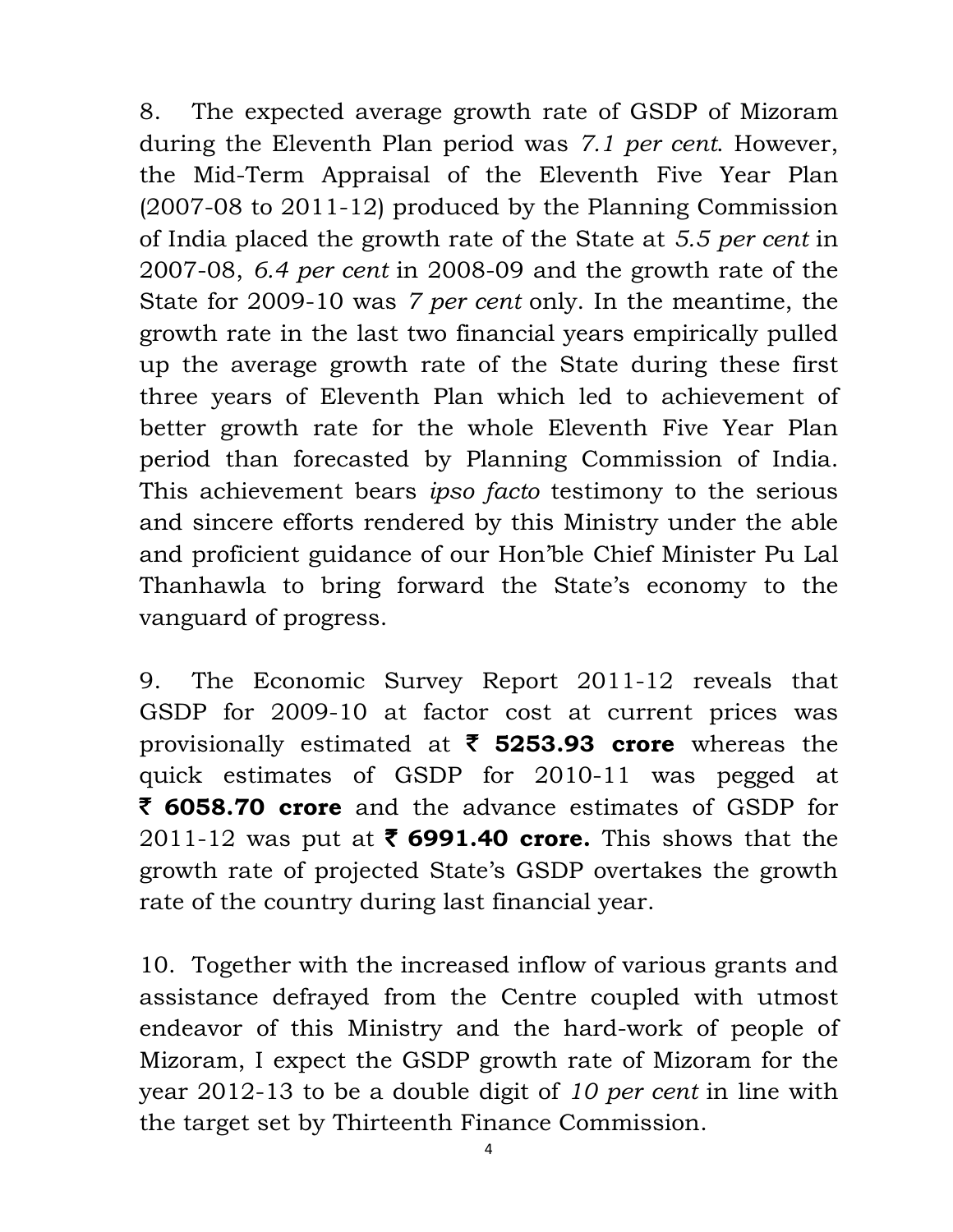11. The Economic Survey 2011-12 further shows that Service sector continued to dominate the economy of the State by sharing 60 percent, followed by Industry sector and Agriculture & Allied sector at 20 per cent each. Hence, the Government needs to continue to invest more on Agriculture and Industry sectors for balanced growth.

#### II. A REVIEW OF YEAR 2011-12

Sir, I may now come to a review of year 2011-12.

12. Respected Sir, the year 2011-12 has passed through ups and downs in terms of economic indicators. While we are proud of achievement in terms of GSDP, this achievement could solely be ascribed to improvement of Service sector alone since the performance of Agriculture and Industry sector still left big room for progress. Even though the foundation stone for rapid development of Agriculture and Industry sector has been laid, the fruitful result of this effort in these sectors may take a while to bear significant outcome in the overall performance of State's GDP.

13. The fiscal policy of the State has to be, time and time, undertaken in line with the provisions and stipulations as laid down by Thirteenth Finance Commission. This tight fiscal belt recommended by the Commission brings about many beneficial effects on the financial management of the State as the State is determined to avail the offered-incentive on compliance.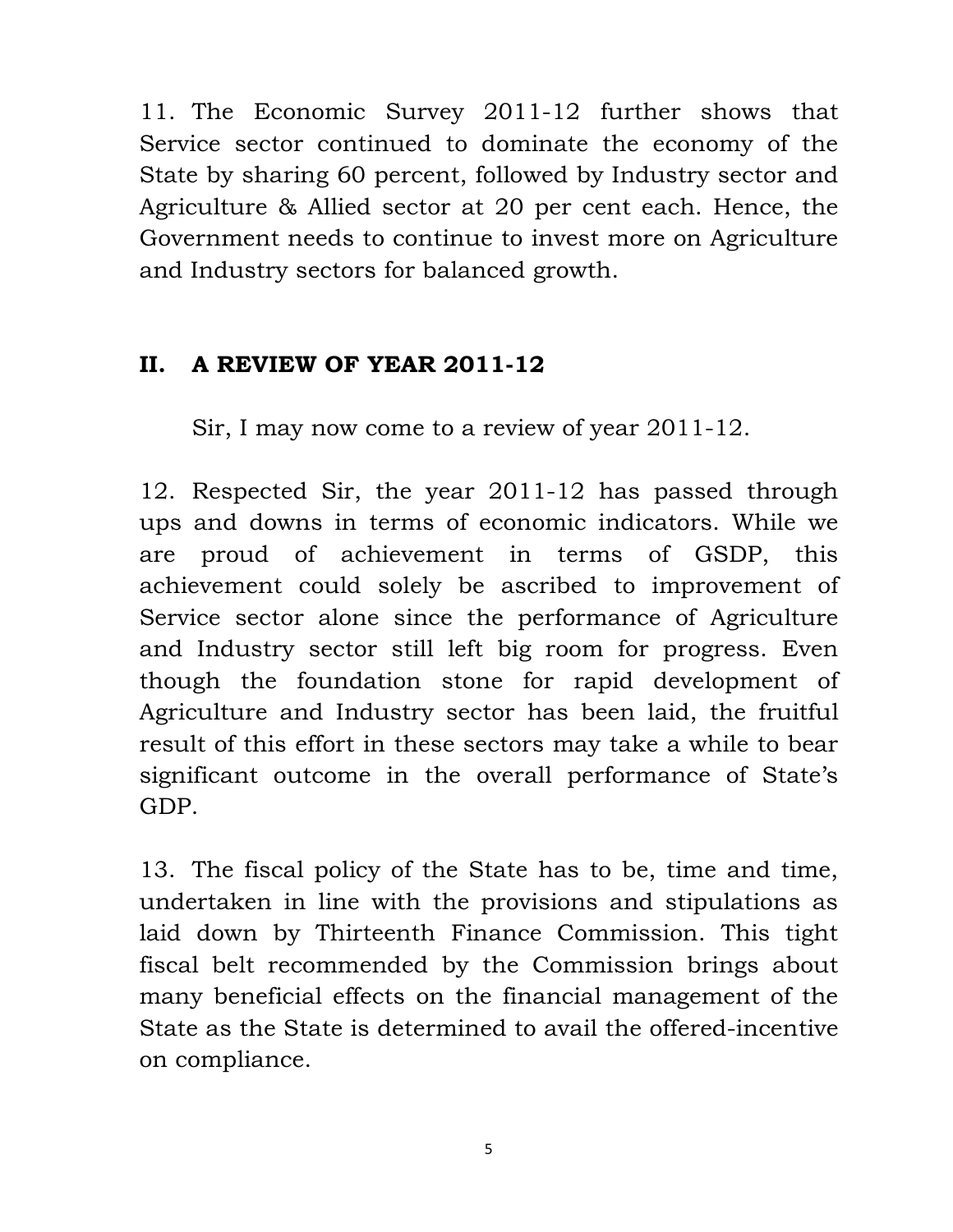14. The same history of fiscal problem continued its existence in this fiscal year too. The fiscal hiccups as a result of implementation of Pay revision to State Government employees and owing to provision of mass subsidy for the purchase of food grains and power are still in the forefront among the problem faced by the Government. It is, therefore, the serious commitment of the Government to chalk out a credible roadmap backed by a set of implementable proposals so as to provide solution to these financial dilemmas.

#### Revenue Receipts

15. Revised Estimates of total Revenue Receipts in 2011-12 was placed at  $\bar{\tau}$  4127.72 crore against the Budget Estimates of  $\bar{\tau}$  3748.30 crore. Out of Revised Estimates, Tax revenues, comprising Own Tax revenue and Share in Taxes, was  $\bar{\tau}$ **890.04 crore** whereas Non-Tax revenues inclusive of Grant in aid was pegged at  $\bar{\tau}$  3237.68 crore.

16. Out of this Tax revenues of  $\bar{\tau}$  890.04 crore, Own Tax Revenue was placed at  $\bar{\tau}$  180.31 crore against the Budget Estimate of  $\bar{\tau}$  173.17 crore and Share in Taxes at  $\bar{\tau}$  709.73 **crore** by maintaining the figure of Budget Estimates.

17. The Non-Tax Revenues of  $\bar{\zeta}$  3237.68 crore in the Revised Estimates of 2011-12 comprises Own Non-Tax Revenue of  $\bar{\tau}$  241.18 crore and Grants from the Centre to the tune of  $\bar{\tau}$  2996.50 crore against the Budget Estimates of  $\bar{\tau}$  237.58 crore and  $\bar{\tau}$  2627.82 crore respectively.

18. Revenue Surplus in the Revised Estimate of 2011-12 was  $\bar{\tau}$  193.67 crore. In this regard, it may be pertinent to mention that the Revenue Receipts accounts show an improving trend during this year and this is a very good sign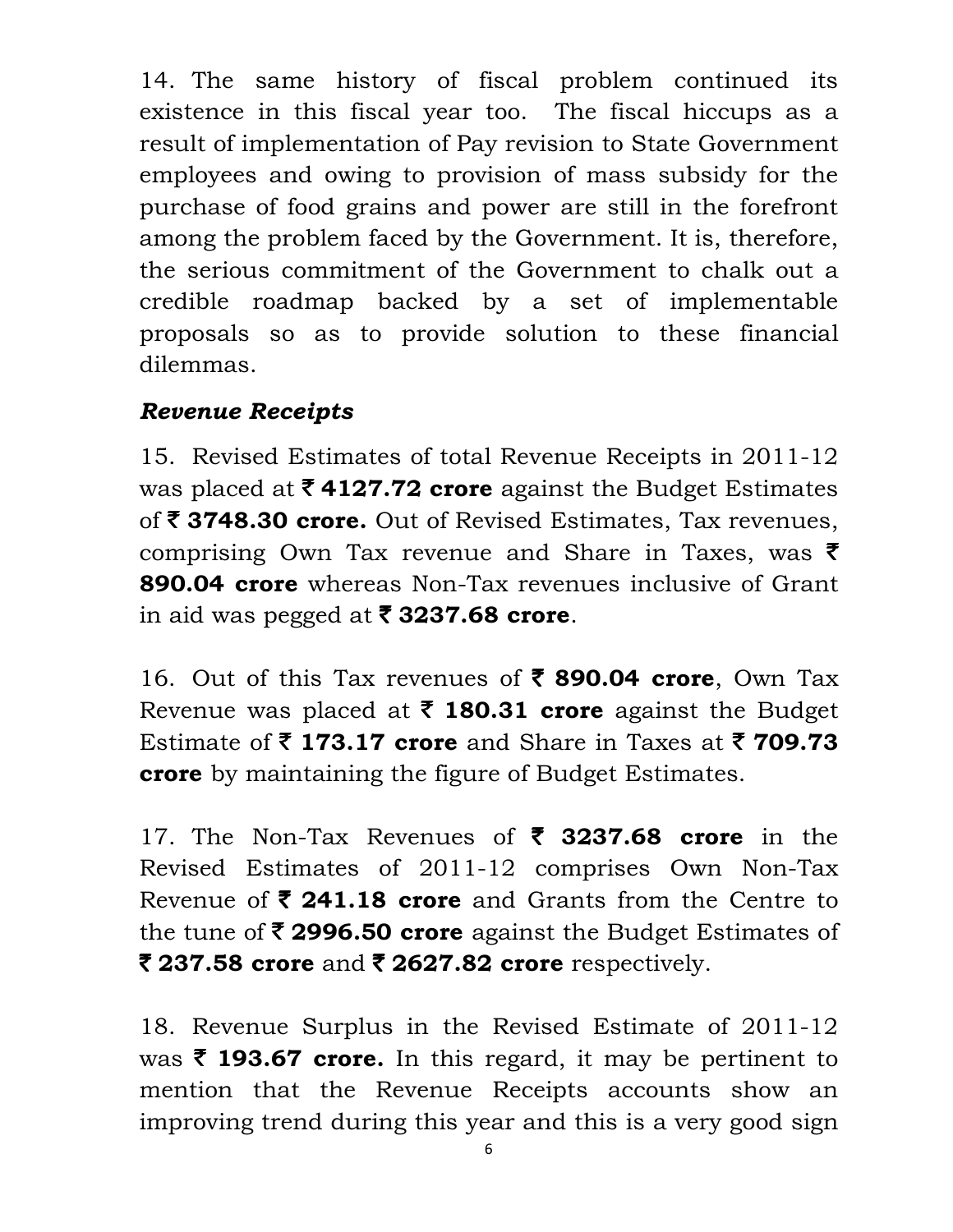for the fiscal health of the State. The Government will continue to render untiring efforts for improvement of Revenue Receipts so as to attain maximum Revenue surplus for maximum capital investment.

# Capital Receipts

19. Revised Estimates of the total Capital Receipts in 2011- 12 was  $\bar{\tau}$  492.42 crore in which Recovery of Loans & Advances was  $\bar{\mathbf{z}}$  36.76 crore and Public Debt was  $\bar{\mathbf{z}}$  455.66 crore.

### Revenue Expenditure

20. In the Revised Estimates, Gross Revenue Expenditure was placed at  $\bar{\tau}$  3935.31 crore against the Budget Estimates of  $\bar{\zeta}$  3427.51 crore. Higher spending in the Revised Estimates is mainly attributed to consequential impact of Revision of Pay in 2010.

## Capital Expenditure

21. Capital Expenditure in the Revised Estimates was ₹ 1064.00 crore against the Budget Estimates of  $\bar{z}$  789.83 crore.

22. The total expenditure under Consolidated Fund of the State stood at  $\bar{\tau}$  5149.31 crore in the Revised Estimates against the Budget Estimates of  $\bar{\tau}$  4367.34 crore.

## Fiscal Indicators

23. Revenue Surplus and Fiscal Deficit are the main key indicators which reflect the fiscal performance of the State. Revenue Surplus during 2011-12 in the Revised Estimates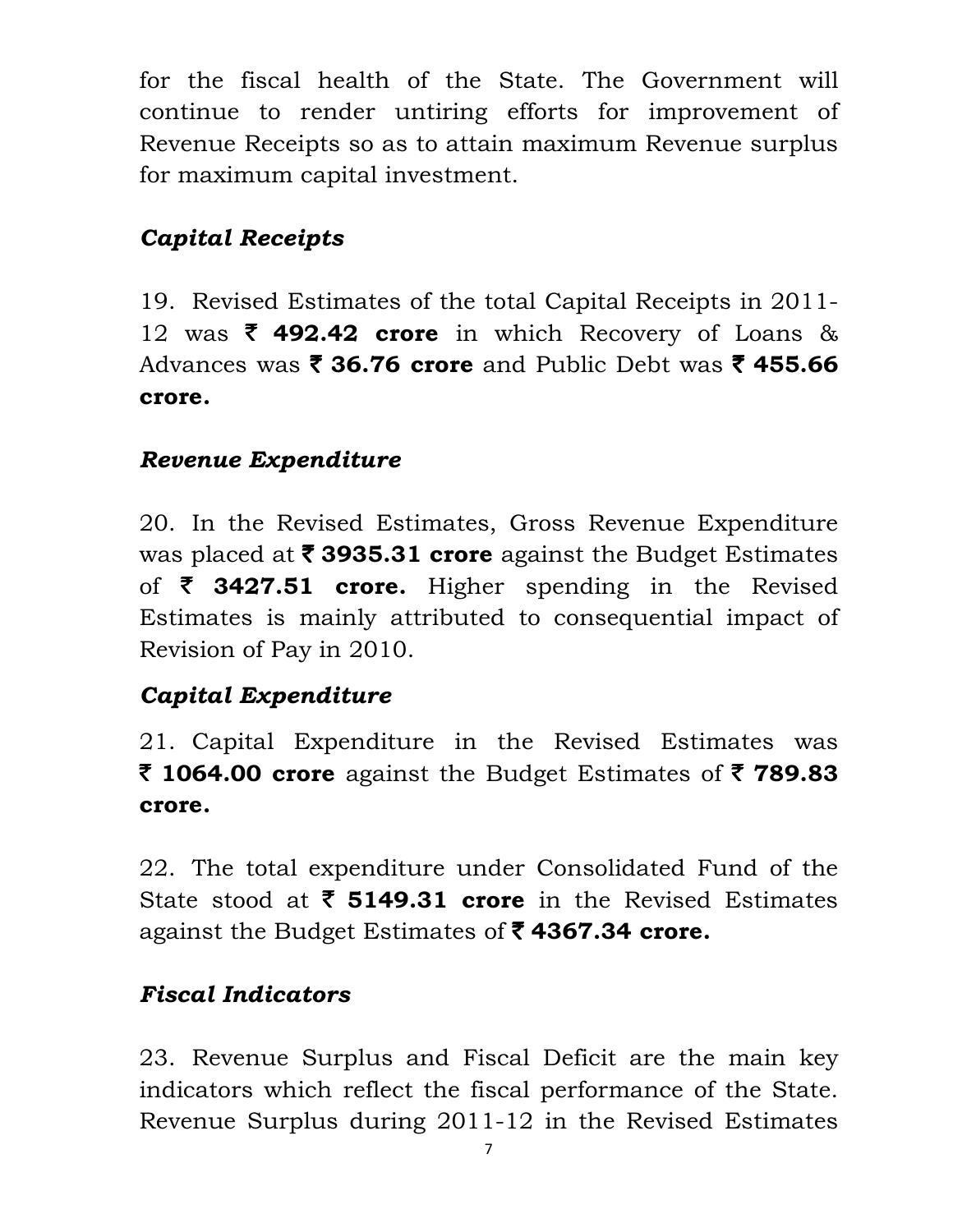was  $\bar{\tau}$  193.67 crore against the Budget Estimates of ₹ 322.04 crore. Fiscal Deficit of the State was also pegged at ₹ 490.86 crore in the Revised Estimates against the Budget Estimates of  $\bar{\tau}$  172.87 crore. These unanticipated results in respect of Revenue Surplus and Fiscal Deficit could be attributed to unexpected upsurge of expenditure for the purchase of food grains and power, higher spending on Education and unforeseen escalation of expenditure for supply of drinking water to the public.

24. In particular, the year 2011-12 marked a serious default payment on power purchase as a result of retrospective revision of power tariff by CERC (Central Electricity Regulatory Commission) which, in turn, has a untoward repercussion on the State finances. However, this Ministry is highly committed to address these specific undesired experiences by streamlining revenue collection efficiency in the concerned Department.

#### III. BUDGET ESTIMATES 2012-13

I now turn to estimates for Regular Budget of 2012-13.

25. Respected Sir, I may inform Hon'ble Members once again that Budget on Vote-on-Account was required to be presented for the first four months of current financial year consequent to late finalization of State Annual Plan. However, I would like to clarify that the State Government is not responsible for late finalization of Annual Plan as the power to set a date and time for finalization of Annual Plan size is solely vested in Planning Commission of India.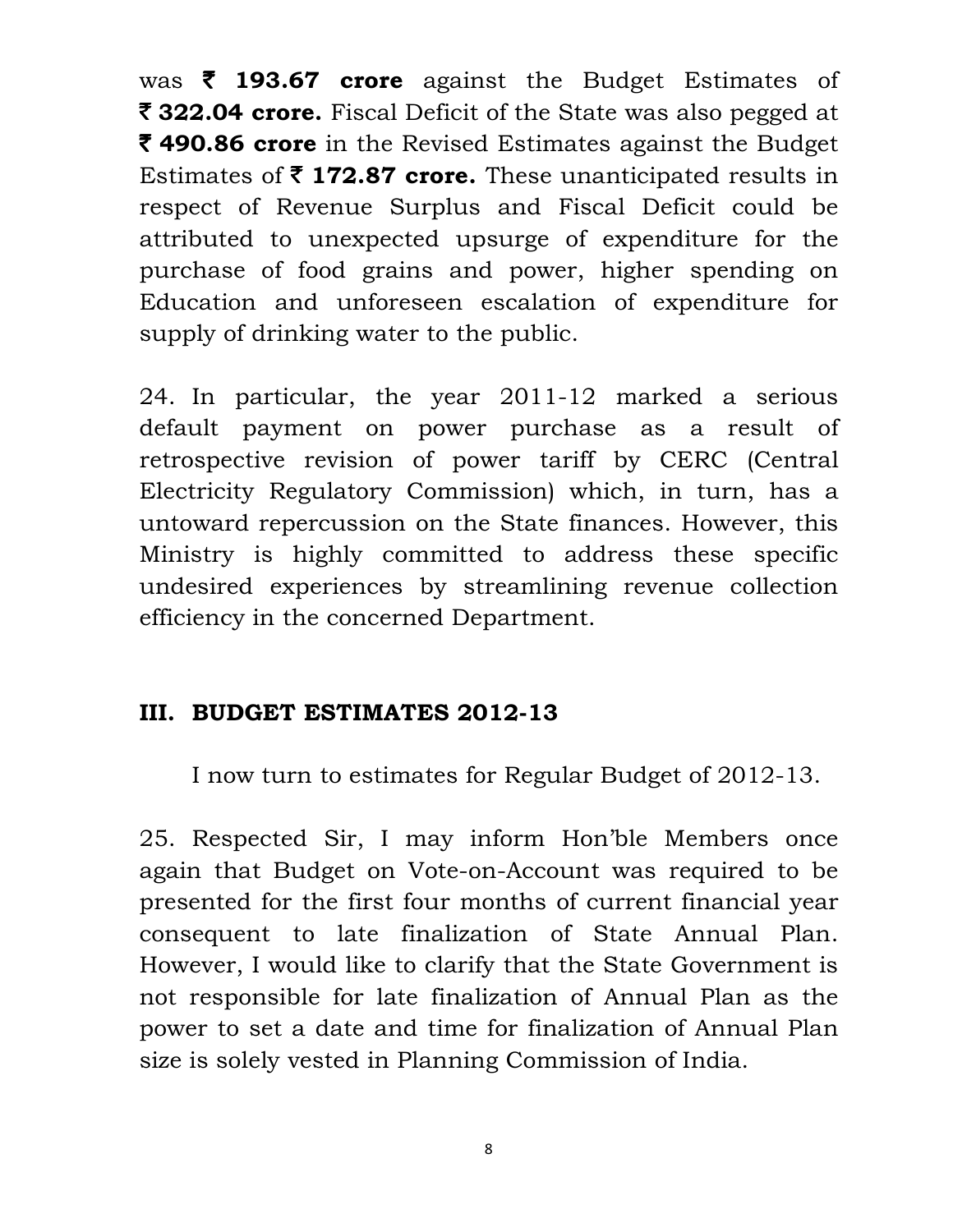26. Notwithstanding the above, delay of Regular Budget triggers late utilization of Plan fund even though uniform spreading of expenditure throughout the year is one of the top priorities of this Ministry. However, I assure Hon'ble Members of this august House that paramount endeavor would be undertaken to ensure optimum utilization of Public Fund in the right direction in the right time so as to ensure uniform percolation of the resources to the general public of the State.

### Revenue Receipts

27. Revenue Receipts comprise Tax Revenue and Non-Tax Revenue. Tax Revenue for current year is estimated at  $\bar{\tau}$  1004.13 crore which consists of an estimation of Own Tax Revenue at  $\bar{\tau}$  190.42 crore and State's share of Central Taxes at  $\bar{\bar{\xi}}$  813.71 crore.

28. Receipts under Non-Tax Revenue are estimated at  $\bar{z}$  3792.35 crore. This Non-Tax Revenue comprises estimations of Own Non-Tax Revenue at  $\bar{\mathbf{z}}$  229.43 crore and Grants-in-aid from the Centre at  $\bar{\zeta}$  3562.92 crore. Components of Grants-in-aid from the Centre under Non-Plan and Plan are placed at  $\bar{\tau}$  1164.36 crore and  $\bar{\tau}$  2398.56 crore respectively.

29. Budget Estimates of total Revenue Receipts for the year 2012-13 is pegged at  $\bar{\tau}$  4796.48 crore which is an increase of 27.96 per cent over the Budget Estimates of  $\bar{\tau}$  3748.30 crore during 2011-12.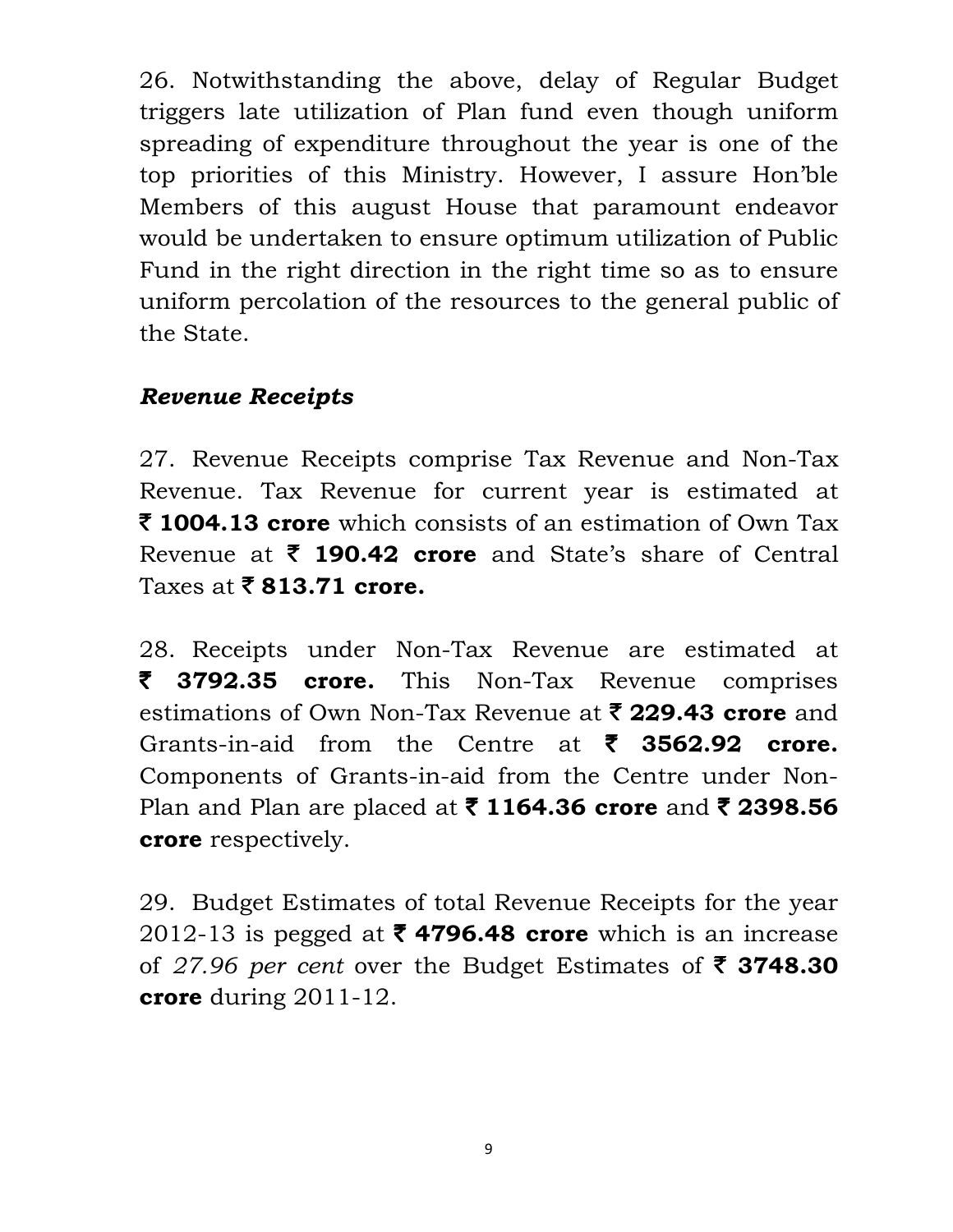# Capital Receipts

30. Capital Receipts is estimated at  $\bar{\tau}$  383.44 crore. This comprises an estimation of Public Debt and Recovery from Loan & Advances at  $\bar{\zeta}$  356.89 crore and  $\bar{\zeta}$  26.55 crore respectively. Public Debt of  $\bar{\tau}$  356.89 crore again consists of estimation of Internal Debt of State Government at  $\bar{\mathbf{z}}$  347.25 crore and Loans & Advances from Govt. of India at  $\bar{\zeta}$  9.64 crore.

31. Estimate of Capital Receipts for 2012-13 is decreased by 22.28 per cent against Budget Estimates of the same during 2011-12 as a result of downsizing of borrowing limit by Ministry of Finance, Government of India in line with Thirteenth Finance Commission's recommendation.

32. Thus, the total Receipts under Consolidated Fund of the State for the year 2012-13 is estimated at  $\bar{\tau}$  5179.93 crore which is an increase of 22.12 per cent over the Budget Estimates of the same  $\bar{\mathbf{\mathsf{z}}}$  4241.69 crore during 2011-12.

# Expenditure

33. The Gross total expenditure from Consolidated Fund of the State is budgeted at  $\bar{\tau}$  5327.25 crore which is an increase of 21.98 per cent over the Budget Estimates of the same during 2011-12. Of this, Gross Revenue Expenditure accounts for  $\bar{\tau}$  4169.71 crore and Gross Capital Expenditure contributes  $\bar{\phantom{1}}$  1157.54 crore.

34. The total expenditure can also be classified as Plan and Non-Plan expenditure. Out of the estimate of total expenditure, Plan Expenditure is  $\bar{\tau}$  2300.00 crore and Non-Plan Expenditure is  $\bar{\mathbf{z}}$  2875.37 crore of which an increase of Non-Plan Expenditure is 12.25 per cent against Budget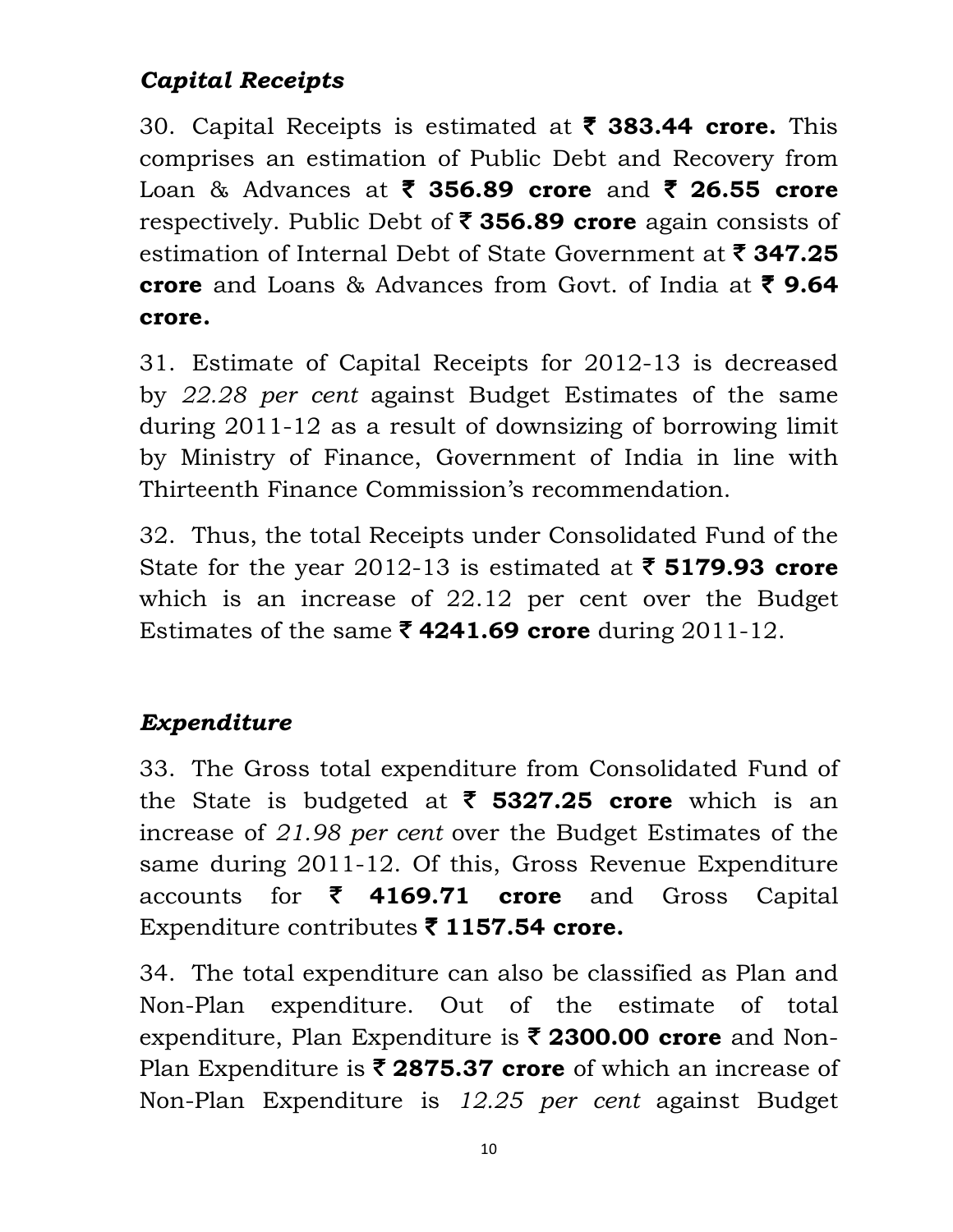Estimate of last year. Beside this, expenditure to be incurred under CSS/NEA/NLCPR is estimated to be  $\bar{\tau}$  151.88 crore.

### Revenue Expenditure

35. Out of the total Revenue expenditure, Development Expenditure stood at  $\bar{\tau}$  1341.51 crore which is 32.17 per cent and Non-Development Expenditure at  $\bar{\tau}$  2828.20 crore which is 67.83 *per cent* of the total Revenue Expenditure.

## Interest Payments

36. Interest Payments for 2012-13 is budgeted at  $\bar{\tau}$  242.00 **crore** which is a decrease of 10.78 per cent over the Budget Estimates of 2011-12. This is a sign of significant improvement in the State finances. The reason could be attributed to Prepayment of high cost loans under Mizoram Public Resource Management Program (MPRMP).

## Salaries

37. Salaries and wages of State Government's employees always share a sizeable portion of every annual Budget of the State. In this connection, I would like to reaffirm to Hon'ble members of the House that no single Ministry should be held responsible for the cause of this situation since the Budget allocation pattern has been brought forward and handed over from Ministry to Ministry since long time ago.

38. However, utmost efforts need to be paid by any Ministry in the Government to find practicable solution to address this particular fiscal problem. It may be pertinent to mention that more than 10000 sanctioned posts are still lying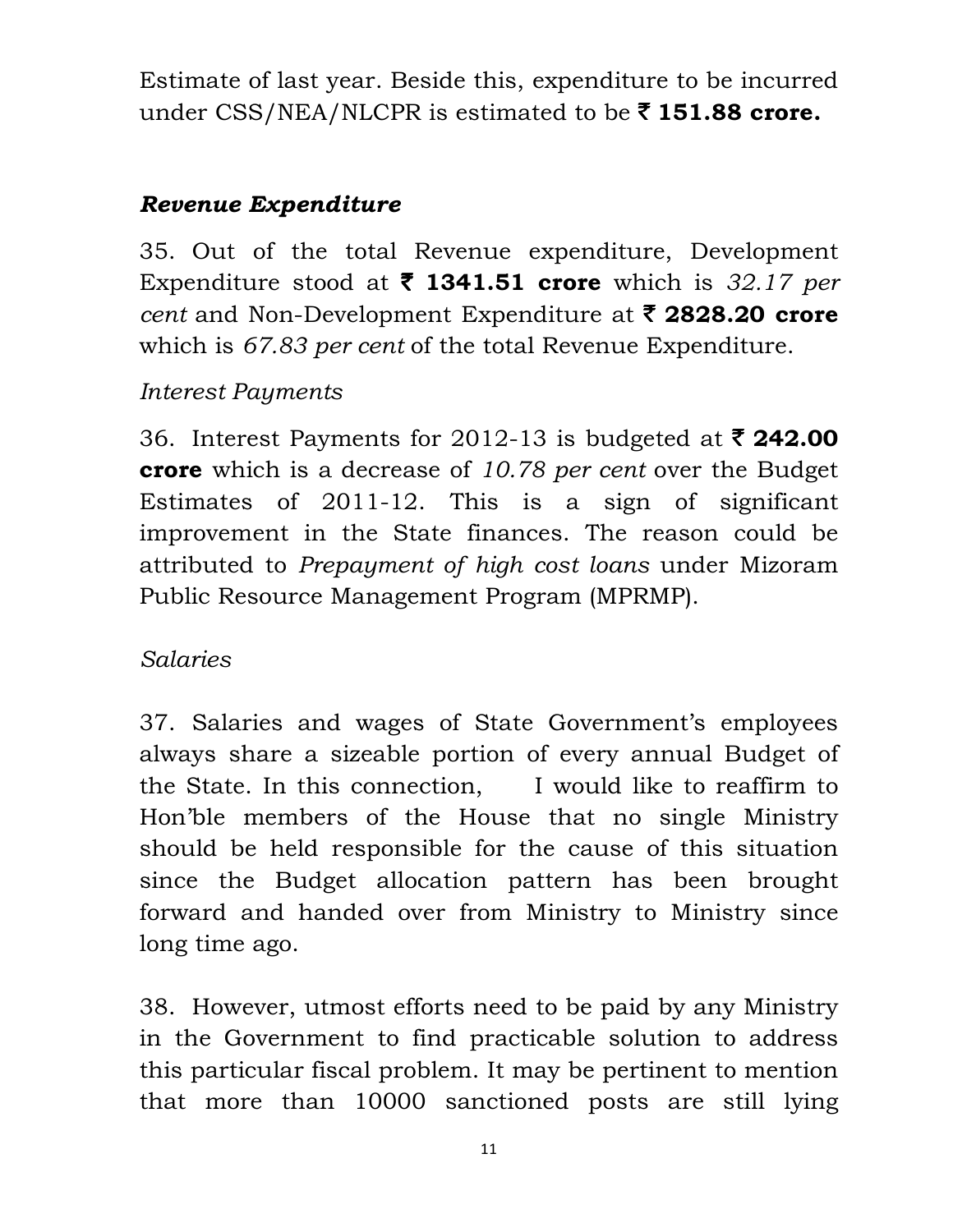unfilled as a part of fiscal discipline measure, that too, at the cost of operational efficiency of the Government. This portrays the seriousness of this Ministry in compressing the number of Government employees along with minimizing expenditure for their salary and its related items.

39. Requirement for Salaries under Non-Plan, Plan and CSS for 2012-13 are estimated at  $\bar{\tau}$  1615.64 crore,  $\bar{\tau}$  416.15 crore and  $\bar{\tau}$  25.97 crore respectively thereby making a total Salary Payments at  $\bar{\mathbf{z}}$  2057.76 crore.

### Pensions

40. New Defined Contributory Pension Scheme was launched for the employees recruited on or after 1st September, 2010 with a focus to minimize requirements for Pension Payments. As major portion of the State Government's employees are still under the old Pension Scheme, I propose to set aside  $\bar{\zeta}$  268.72 crore for the expenditure on Pension Payments for fiscal 2012-13 which is a decrease of 1.53 per cent over the Budget Estimates of 2011-12.

## Capital Expenditure

41. Gross Capital Expenditure is estimated at  $\bar{\tau}$  1157.54 crore of which Capital Outlay at  $\bar{\zeta}$  1038.74 crore, Public Debt at  $\bar{\zeta}$  87.60 crore and Loans & Advances at  $\bar{\zeta}$  31.20 crore. It is the intention of this Ministry to allocate fund as much as possible for Capital Outlay vis-à-vis minimizing expenditure on Repayments of Borrowings and its consequential Interest Payments.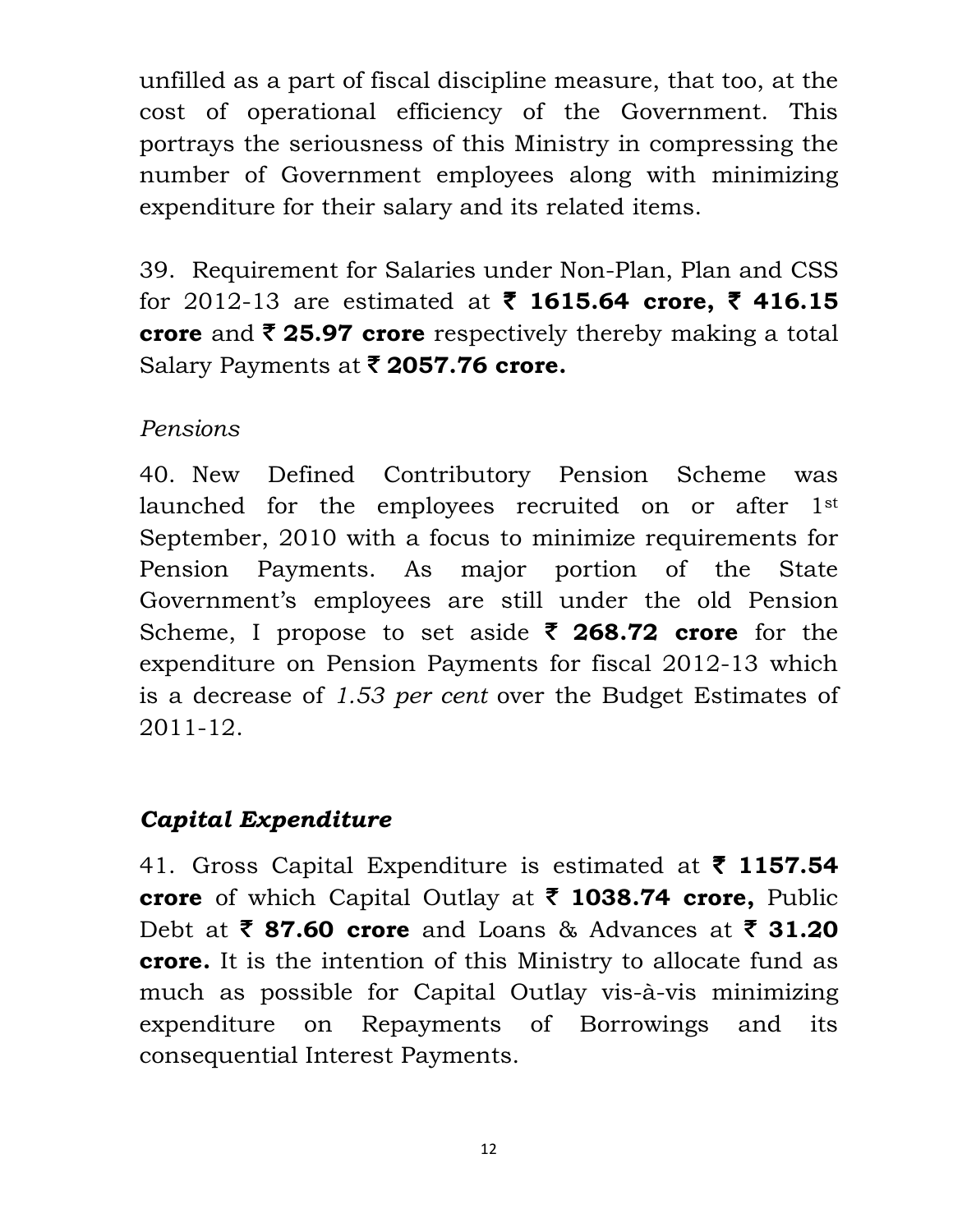### Non-Plan Expenditure

42. Minimizing Non-Plan Expenditure to the lowest possible extent is one of the top priorities of this Ministry as a result of which all Departments were instructed to reduce their respective Budget allocation under the head of non-salary portion of Non-Plan Fund by 2 (two) percent of the total allocation during 2011-12.

43. Estimates of Non-Plan Expenditure for 2012-13 is pegged at  $\bar{\mathbf{z}}$  2875.36 crore.

#### Plan Expenditure

#### Annual Plan 2012-13

44. Speaker Sir, as Hon'ble Members are aware, the size of State Annual Plan for 2012-13 was fixed at  $\bar{\tau}$  2300.00 crore in a meeting between Hon'ble Chief Minister of Mizoram and Deputy Chairman, Planning Commission of India on 6th June, 2012 which is an increase of 35.29 against the Annual Plan size of 2011-12. This is the highest ever increment of Annual Plan size in the history of Mizoram State. This achievement confirms thrust and confidence reposed on the policy and programme of this Ministry by Government of India so that optimum utilization of this blessing showered by the Centre would be the utmost endeavor of this Government.

45. Within the approved outlay of  $\bar{\zeta}$  2300.00 crore, I propose to allocate the following amount to different sectors as follows: (i) Agriculture & Allied Activities  $\bar{\phantom{1}}$  504.88 crore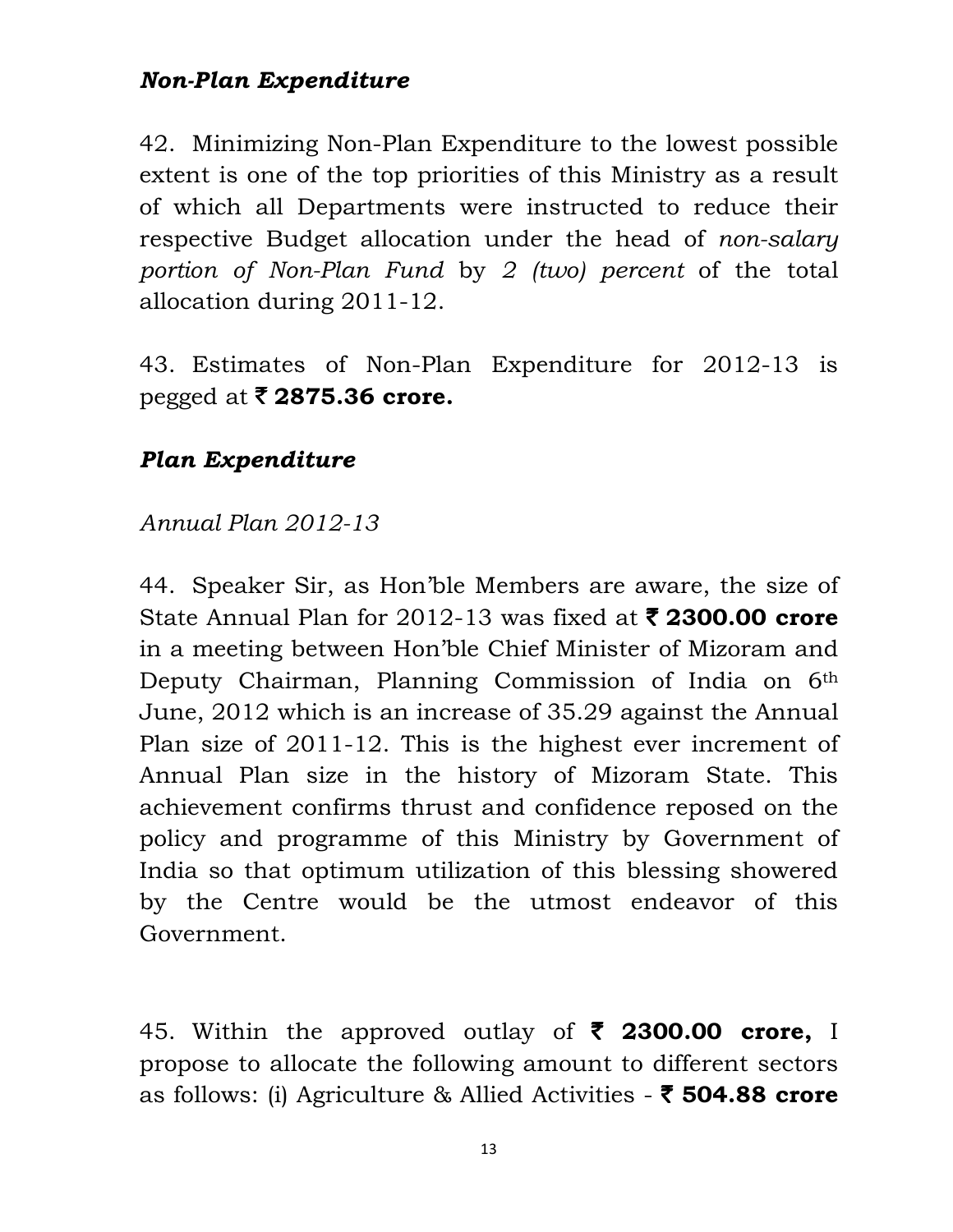(ii) Rural Development -  $\bar{\zeta}$  49.29 crore (iii) Special Area Programme -  $\bar{\tau}$  94.21 crore (iv) Irrigation & Flood Control -₹ 115.36 crore (v) Energy - ₹ 97.09 crore (vi) Industry -₹ 93.84 crore (vii) Transport - ₹ 335.23 crore (viii) Communications -  $\bar{\tau}$  3.62 crore (ix) Science, Tech. & Environment -  $\bar{\tau}$  1.28 crore (x) General Economic Services-₹ 181.49 crore (xi) Social Services - ₹ 715.83 crore (xii) General Services -  $\bar{\zeta}$  107.88 crore.

#### Fiscal Sustainability

46. It will be the continued effort of the Government to maintain Revenue Surplus even in this year 2012-13 with the estimate of  $\bar{\tau}$  627.77 crore which is the highest ever in the history of State finances. Fiscal Deficit was estimated at  $\bar{\mathbf{z}}$  265.61 crore which is 3.31 per cent of the projected GSDP ₹ 8018.96 crore against Thirteenth Finance Commission's target of 5.2 per cent. Outstanding debt was also estimated at  $\bar{\tau}$  4362.31 crore which is 54.40 per cent of the same GSDP against the Thirteenth Finance Commission's target of 82.9 per cent. The performance of the State under these fiscal indicators signifies the sincerity and seriousness of the Government towards consolidation and reformation of its fiscal policy.

47. Provision of mass subsidy in respect of food grains and power, as pointed out time and again, has become the major bottleneck in the fiscal management of the State over the years. During 2011-12 alone, State Government spent more than  $\bar{\tau}$  100.00 crore for purchase of power and food grains from its Exchequer. It is not known how long the State finances will be able to sustain this subsidy. Since the subsidy is provided for the benefit of the poor, lay man and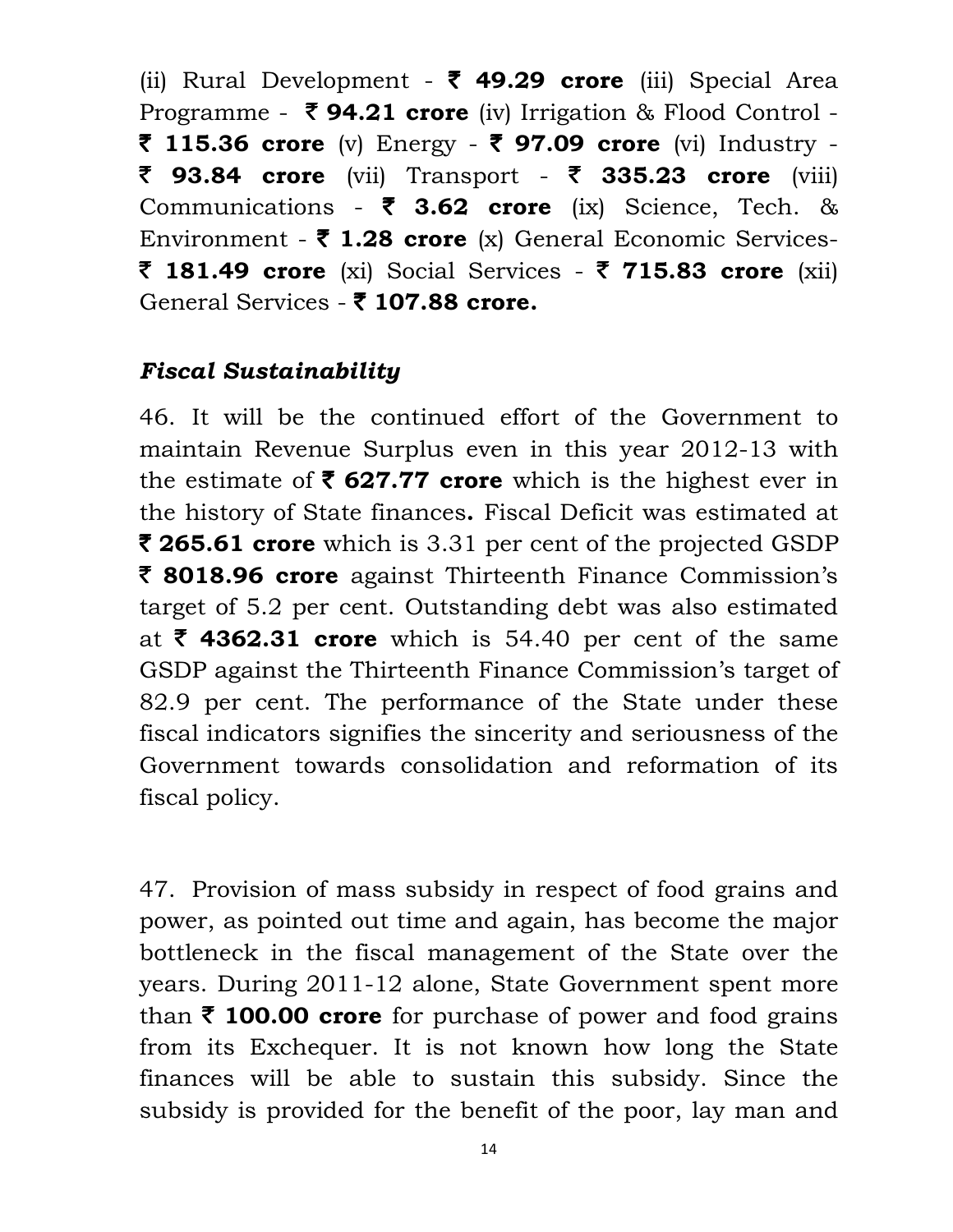the masses, I assure Hon'ble Members of this House that the current Ministry will continue to provide subsidy for these purchases even at the cost of Exchequer for the targeted people. However, the Government will tender all-out effort to contain this subsidy burden by way of streamlining recovery system on User charges and sale proceeds.

#### IV. PRIORITY SECTOR UNDER ANNUAL PLAN 2012-13

Sir, Let me now turn to priority sector under Annual Plan 2012-13.

48. Mr. Speaker Sir, the flagship programme of this Ministry i.e. New Land Use Policy (NLUP) will continue to be accorded top priority. As I have outlined in my Budget Speech for Vote-on-account early this year, the ground implementation of NLUP is found satisfactory and praiseworthy by Central Government owing to which the specific allocation for NLUP for the year 2012-13 is enhanced to a momentous figure of  $\bar{\phantom{1}}$  370.00 crore. This is an increase of 58.12 per cent over the previous year allocation of  $\bar{\bar{\mathbf{z}}}$  234.00 crore.

## Agriculture & Allied Activities

49. The proposed total outlay for 2012-13 is  $\bar{\phantom{1}}$  504.88 **crore.** The increased percentage is 42.14 against the outlay of  $\bar{\tau}$  355.21 crore for 2011-12. The enhancement of total outlay for Agriculture & Allied Activities is being taken with a view to simultaneously improve the contribution of this sector in the overall growth rate of State's GSDP.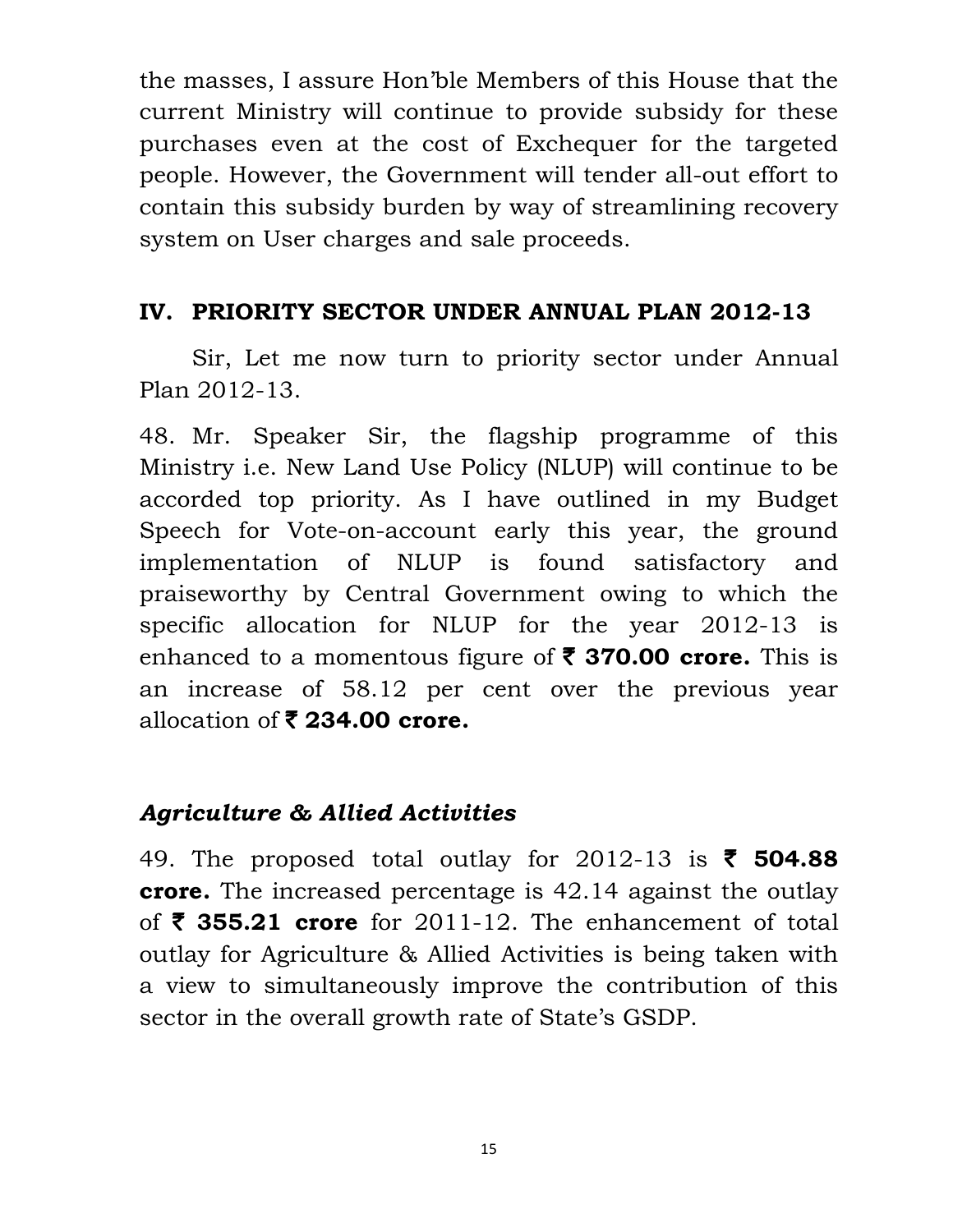#### MLA Local Area Development Scheme

50. In view of a notable impact of this Scheme in each MLA constituency, I propose to enhance the existing allocation from  $\bar{\tau}$  1000.00 lakh to  $\bar{\tau}$  1200.00 lakh which is an increase of 20 per cent. The proposed amount has to be allocated uniformly to each constituency at the rate of  $\bar{z}$  30.00 lakh.

#### Provision of equity share for construction of 400 Kv line

51. Being a power resource-deficient state, priority is accorded to improvement of Power line within as well as outside the State as it is necessary to import a sizeable portion of requirement from outside the State. Hence, I propose to allocate  $\bar{\tau}$  30.64 crore as equity share for construction of 400 Kv D/C line from Pallatana to Bongaigoan.

#### Improvement of Road Communication

52. As Road Communication plays an indispensable part for boosting developmental initiatives and for picking up of economic state of affairs evenly across the State, I propose to allocate a total amount of  $\bar{\tau}$  329.37 crore for improvement of Road network throughout the State. Of this, the following have been earmarked -

(a)  $\bar{\tau}$  10.00 crore for Mizoram State Roads Project

(b)  $\bar{\tau}$  30.00 crore for North Eastern State Roads Investment Program

(c)  $\bar{\zeta}$  24.98 crore for Rural Road Project under NABARD

16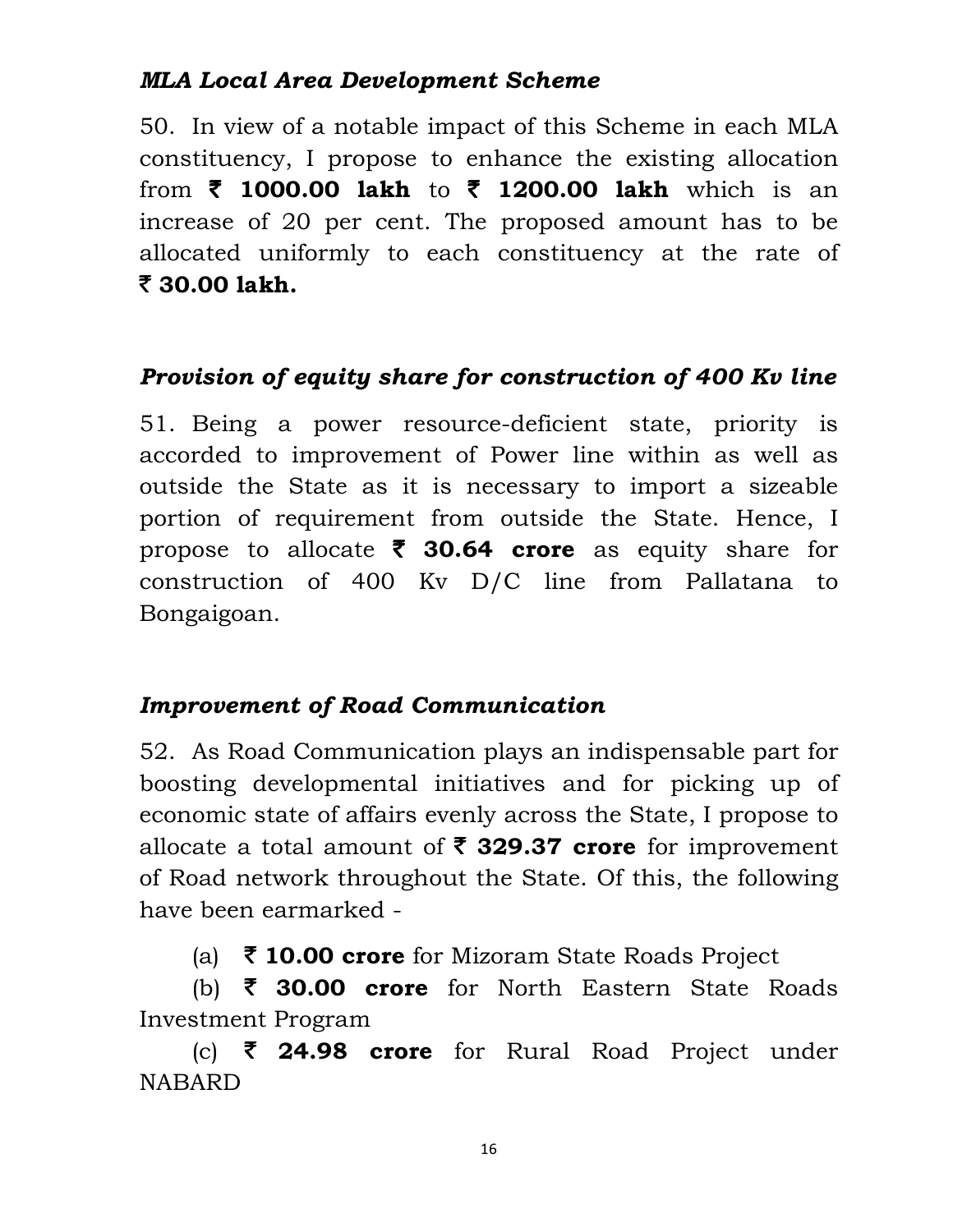(d)  $\bar{\tau}$  200.00 crore for Special Programme for Road Development

(e)  $\overline{\mathbf{z}}$  27.78 crore for State's Priority Project.

The total outlay for 2012-13 is increased by 169.51 per cent against the outlay of the same during 2011-12. This allocation illustrated that this Government is paying utmost effort to ensure homogenous economic development across the territory.

### Districts Empowerment

53. As a part of decentralization of power to percolate the resources down to grass roots level and to evolve plan formulation at District level, I propose to allocate  $\bar{\tau}$  600.00 lakh to Lunglei High Power Committee and  $\bar{\tau}$  500.00 lakh for five District Planning Committees at Aizawl, Champhai, Mamit, Kolasib and Serchhip. Besides, I also propose to allocate  $\bar{\tau}$  50.00 lakh for Sialkal Tlangdung Development Committee. This is a very significant episode in the history of Mizoram and phenomenal initiatives particularly in terms of resources distribution.

## Enthusing Education

54. The importance of education for all-round development may not need more emphasis and in particular education at the Primary and Secondary level. To provide impetus to the existing strength of education set up in terms of salary, wages and infrastructure, I propose to enhance allocation on School Education by almost 20 percent at  $\bar{\tau}$  223.32 crore against allocation for the same during 2011-12. Further, Higher & Technical Education and Mizoram Scholarship Board are also provided adequate fund at  $\bar{\tau}$  52.29 crore and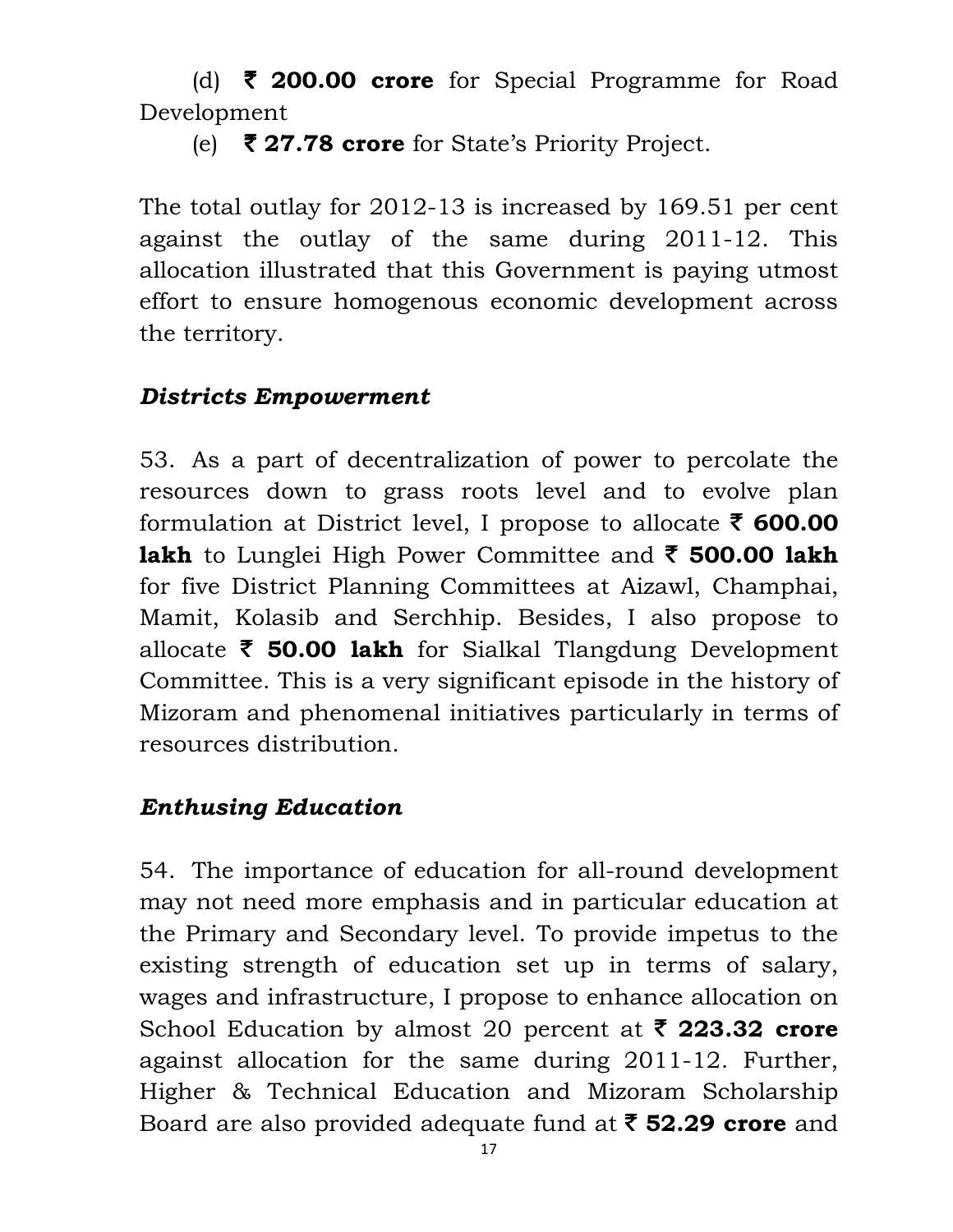$\bar{z}$  5.23 crore respectively with remarkable increased percentage so as to promote the future and welfare of the students.

### Promotion of Youth services in Sports

55. This Ministry always pays importance on encouragement of youngsters to take up sports profession as their career. As such, I propose to enhance allocation for this purpose at  $\bar{\mathbf{z}}$  29.87 crore which is an increase of 31.05 per cent over and above the allocation for the same in 2011- 12. This allocation comprises a specifically earmarked fund of  $\bar{\tau}$  400.00 lakh for Mizoram State Sports Council and ₹ 100.00 lakh for construction of Ramhlun Indoor Stadium.

## Promotion of Visual Arts

56. For the first time in the history of Mizoram, I propose to allocate  $\bar{\tau}$  20.00 lakh for promotion of visual arts and to create conducive environment for encouragement of film industry so as to open new window for the youth and educated unemployed.

#### Infrastructure Development

57. It has been repeatedly said that our State is lagging behind other State in various economic parameter particularly in terms of Infrastructure development. As a part of an effort to improve infrastructure in the State, I propose to allocate –

(i)  $\bar{\zeta}$  23.67 crore for construction of various Buildings under State's Priority Projects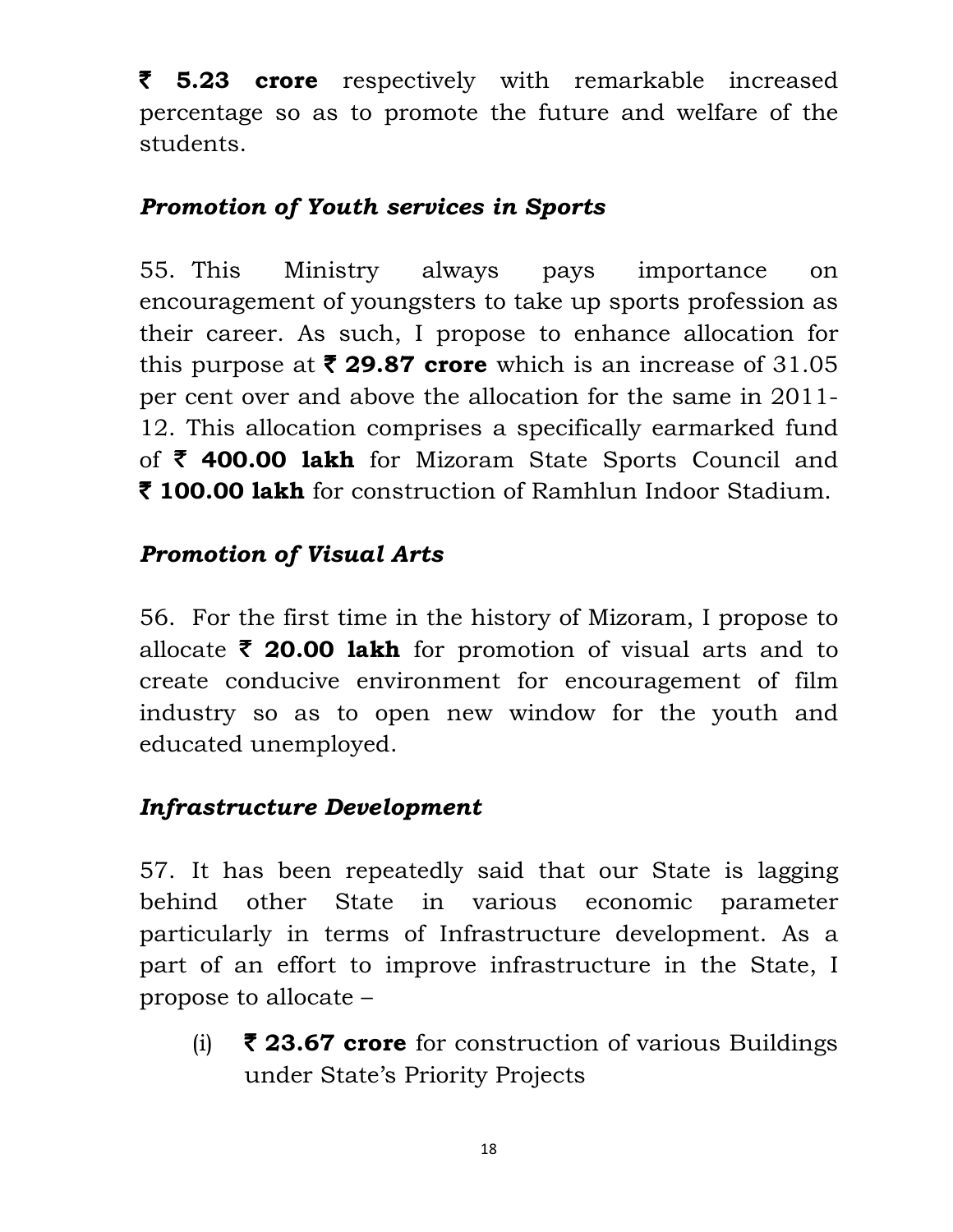- (ii)  $\bar{\tau}$  20.00 lakh for maintenance of Mizoram House, Bangalore.
- (iii)  $\overline{\mathbf{5466.00}}$  lakh for construction and improvement of Fire Stations.
- (iv)  $\bar{\tau}$  500.00 lakh for additional Secretariat Building.
- (v)  $\bar{\mathbf{\zeta}}$  750.00 lakh for construction of Raj Bhavan.
- (vi)  $\bar{\tau}$  800.00 lakh for construction of Police Station Buildings
- (vii)  $\bar{\tau}$  833.00 lakh for construction of Jails
- (viii)  $\bar{\xi}$  50.00 lakh for renovation of State Guest House, Aizawl.

## Plan Loans from Central Financial Institutions

58. Sir, with a view to enhance capital expenditure for developmental initiatives, State Government is trying to avail Loans from some Central Financial Institutions with the prior consent of Government of India under Article 293(3). Hence, during 2012-13, I propose to avail Plan Loans from-

- (i) National Bank for Agriculture and Rural Development (NABARD) to the tune of  $\bar{\tau}$  50.00 crore and
- (ii) National Co-operative Development Council (NCDC) amounting to  $\bar{\tau}$  1.50 crore.

The total amount of Negotiated Plan Loan to be availed during 2012-13 comes to  $\bar{\phantom{1}}$  51.50 crore.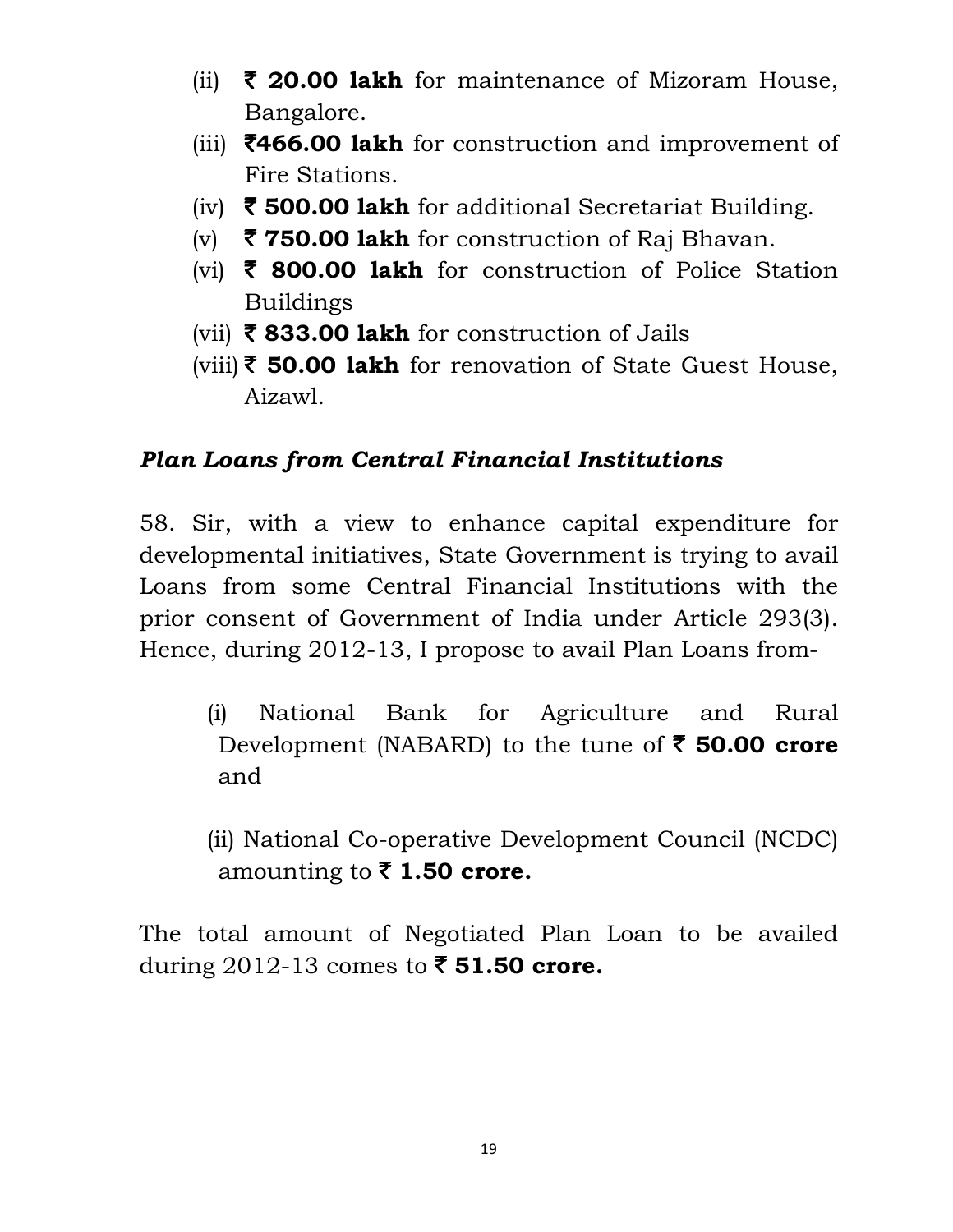#### Plan Grants from Finance Commission

59. As per recommendations of Thirteenth Finance Commission, an amount to the tune of  $\bar{\tau}$  113.85 crore was allocated inside the Annual Plan for taking up various projects like state specific needs, maintenance of forests etc.. on plan account during current financial year 2012-13. The increased percentage is 27.72 against the allocation of the same during 2011-12.

#### Central Assistance for State Plan Scheme

60. Within the State Annual Plan of  $\bar{\tau}$  2300.00 crore, an amount to the tune of  $\bar{\tau}$  487.46 crore is included as Additional Central Assistance (ACA). Scheme wise details of ACA for 2012-13 are:

| $-5140.00$ crore   |
|--------------------|
| $-540.72$ crore    |
| $-5$ 10.88 crore   |
| $-5$ 7.47 crore    |
| $-5$ 12.91 crore   |
|                    |
| $-$ ₹ 100.00 crore |
| $-525.58$ crore    |
| $-5$ 1.35 crore    |
| $-5148.55$ crore   |
|                    |

61. The increased percentage of current year allocation of  $\bar{\tau}$  **487.46 crore** is 103.35 per cent against the last year allocation of  $\bar{\zeta}$  239.72 crore which is incredibly worth mentioning in the Plan history of the State. This achievement, once again, reaffirms the trust and faith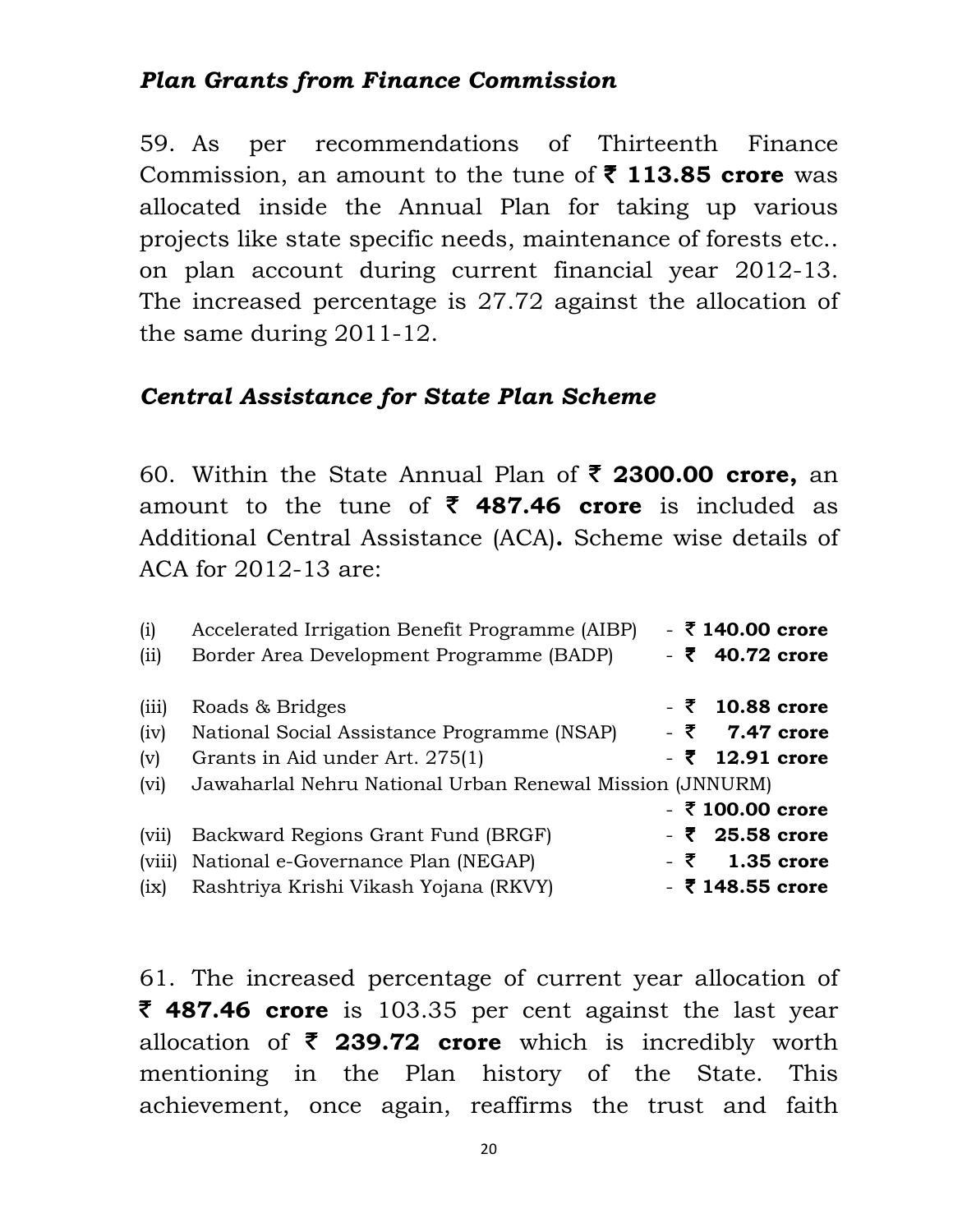reposed by Central Government in the fiscal management as well as in the plan policy and programme undertaken by current Ministry. Therefore, it will be the perpetual commitment of this Ministry to continue quality output performance in implementation of various Centrally Sponsored Schemes and Central Plan Schemes so as to earn the confidence of the Centre year after year.

## Externally Aided Project

62. Sir, I want to share with Hon'ble Members of this august House the opportunity of the State in availing development partnership with multilateral institutions particularly foreign institutions for financing developmental initiatives. Such foreign financial institutions include World Bank and Asian Development Bank (ADB). During 2012-13, an amount of  $\bar{\tau}$  96.40 crore has been allocated under Annual Plan for taking up of the following projects –

(i) Mizoram State Roads Project (MSRP) funded by World Bank

(ii) North Eastern State Roads Investment Programme funded by ADB

- (iii) North Eastern Region Urban Development Project (NERUDP) funded by ADB
- (iv) Mizoram Public Resource Management Programme (MPRMP) under ADB

# New Land Use Policy (NLUP)

63. Respected Sir, I would like to highlight once again the accomplishment of this Ministry on actual implementation of our flagship program called New Land Use Policy (NLUP) in brief for the past two years in spite of some achievement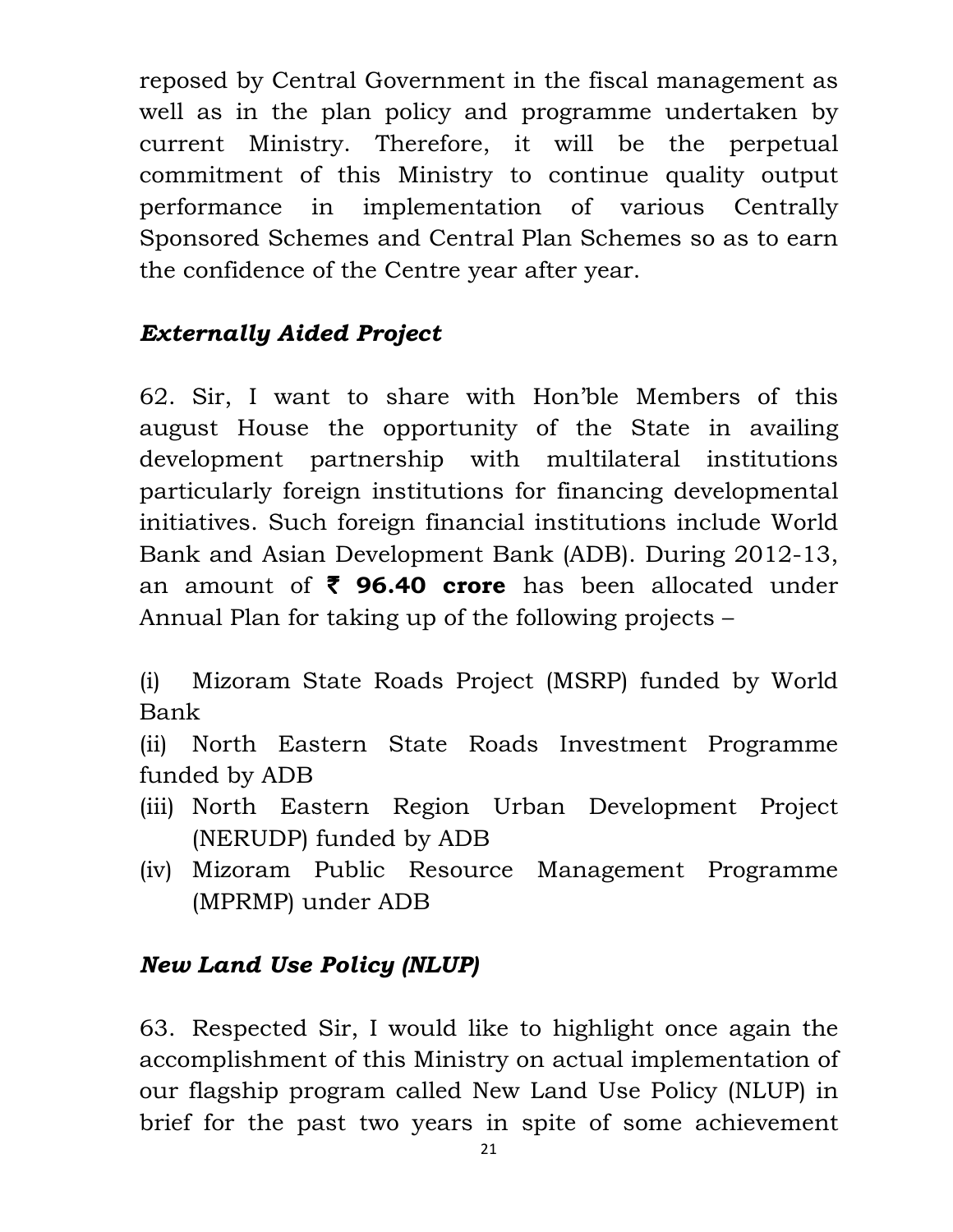being highlighted in my previous Budget Speeches. The main objective of this Programme is improving the livelihood of vulnerable groups mainly jhumia families in a sustainable manner through improved management of their resource base in a way that contributes to protecting and restoring environment. This programme, despite initial problems, had made satisfactory progress during the last two years. Particularly, it has made considerable contribution in facilitating reduction of jhuming areas by 42 per cent during Eleventh Five Year Plan.

64. During 2010-11,  $\bar{\phantom{1}}$  234.82 crore was released by Government of India for implementation of NLUP. Subsequently, an amount of  $\bar{\zeta}$  234.00 crore was released again for the same during 2011-12. In the meantime, appreciating the progress under NLUP, Planning Commission of India enhanced the allocation for the year 2012-13 to  $\bar{\tau}$  370.00 crore which is an increase of almost 60 per cent against the last year's allocation. This commendable act of kindness shown by Planning Commission of India could solely be ascribed to responsible and trustworthy utilization of NLUP fund by this Ministry and attestable achievement of the beneficiaries on the field.

65. Besides earmarked fund of  $\bar{\tau}$  370.00 crore from Annual Plan 2012-13, additional allocation under Rashtriya Krishi Vikash Yojana (RKVY) to the tune of  $\bar{\tau}$  40.00 crore has also been arranged for convergence with NLUP. This indicates that the total fund available for family oriented programme under NLUP during 2012-13 will be  $\bar{\tau}$  410.00 crore. As such, additional 29,861 beneficiaries will be selected during 2012-13 to cover 1,20,000 beneficiaries by end of this fiscal in addition to 90,139 beneficiaries selected during the first two years. Hence, substantial amount of this year's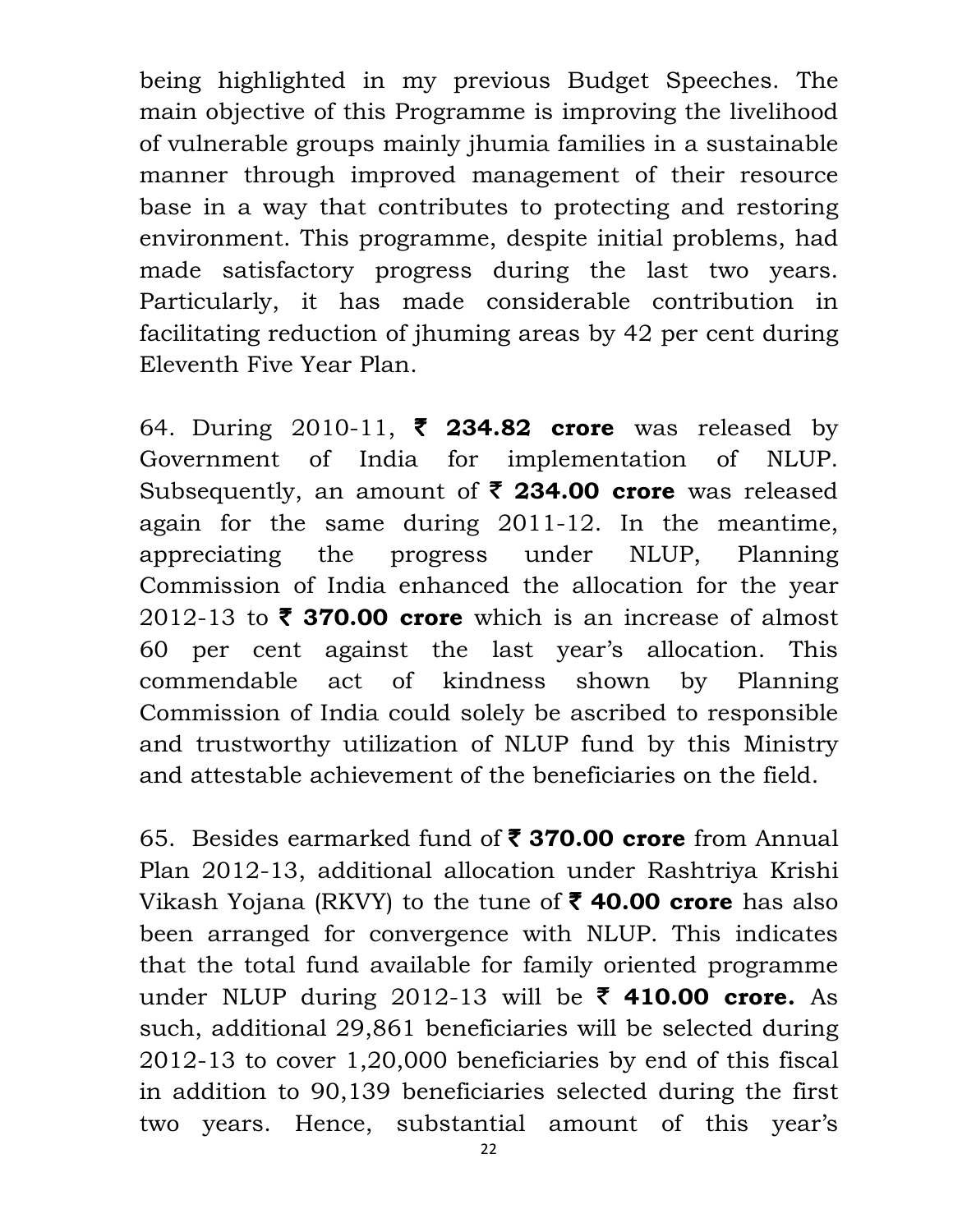allocation shall be spent for 45,000 beneficiaries selected under phase-II as additional installments whereas a large portion of the same fund will also be doled out to new 29,861 beneficiaries of phase-III as first installments.

#### V. ADMINISTRATIVE INITIATIVES

Mr. Speaker Sir, let me now turn to the administrative initiatives being undertaken by this Government.

#### Good Governance Initiatives

## Launching of MIPUI AW- State Module of CPGRAMS

66. The 2nd Administrative Reforms Commission elucidates in its  $12<sup>th</sup>$  Report, Chapter 5 that every government organization must ensure – a fool proof system for registration of all complaints, a prescribed time schedule for response and resolution. Hence, Government of Mizoram launched its own version of Grievances redress system called MIPUI AW – State module of CPGRAMS (Centralized Public Grievances Redressal and Monitoring System), in line with the system adopted by Government of India, on 29<sup>th</sup> February, 2012 with a view to provide better governance to the public. It is believed that this system will help the citizens in lodging their grievances to the right forum so that the same could be aptly redressed by appropriate authority.

#### Mizoram State Wide Area Network (MSWAN)

67. Respected Sir, as a part of an effort to facilitate all Government services accessible to the common man in his locality, through common service delivery outlets and ensure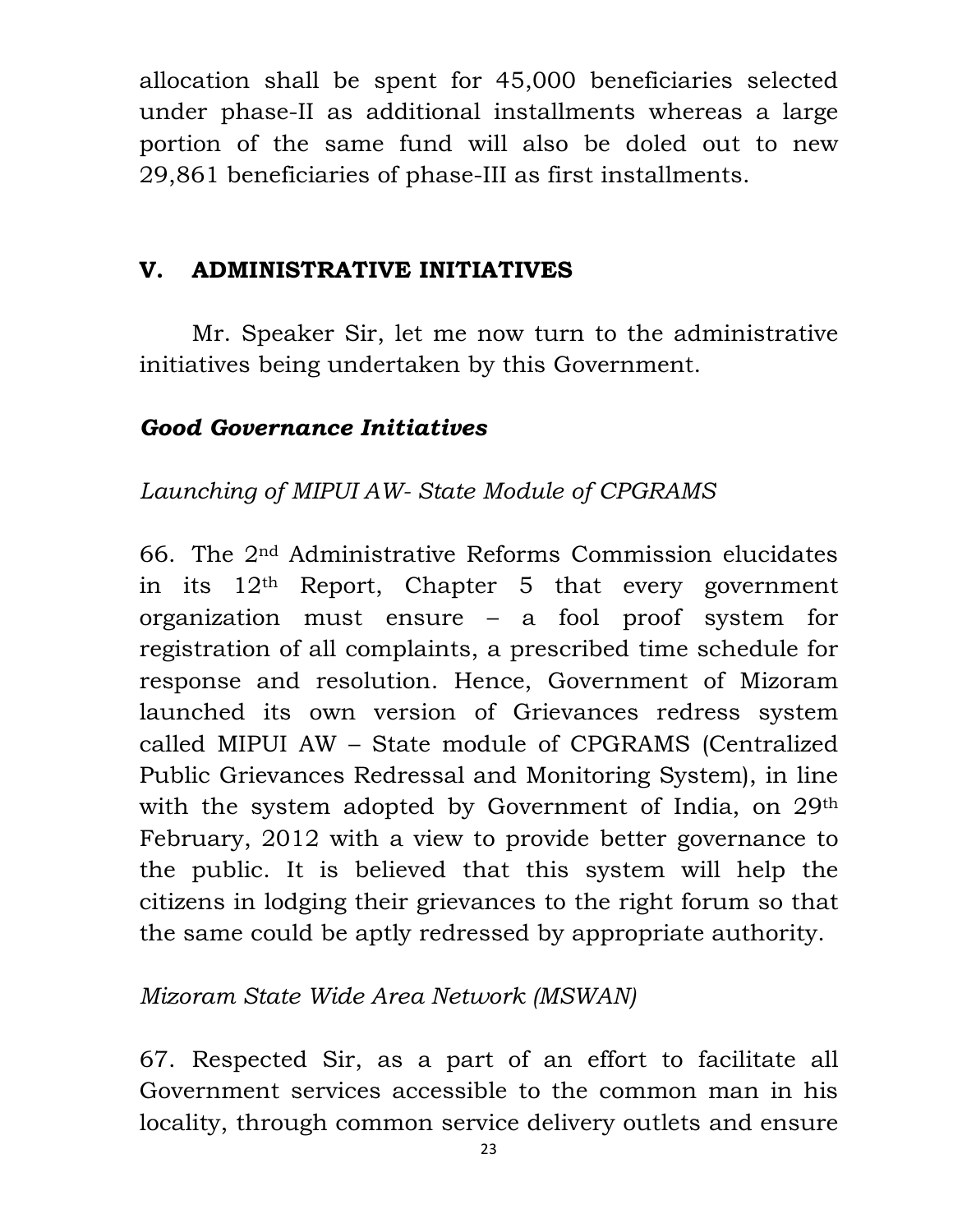efficiency, transparency and reliability of such services at affordable costs to realize the basic needs of the common man, Mizoram State Wide Area Network (MSWAN) was launched successfully on 19th June, 2012 to connect 42 locations across the State like District headquarters, Sub-Division headquarters and Block headquarters. It uses the latest and state of the art technology to provide platform for transfer of various data like video, voice and documents so as to improve administrative efficiency throughout the State.

## VAT-soft

68. The new system, called VAT-soft was formally launched on 8th December, 2011 with a focus to provide better services on E-Registration, E-Way Bill, E-Return, E-filing of Invoices, E-Payment and E-CST Forms to the public. It is hoped that this new system will bring better efficiency and competency in collective system of various Taxes in the State.

# Promotion of small, micro and macro-Industry

# Industrial Development Area

69. As Hon'ble Members are aware, Mizoram State has a long way to go in this sector so as to compete with other States. Hence, with a focus to promote industrial activities in the State, Industrial Development Areas were established at Zuangtui Industrial Estate, Export Promotion of Industrial Park, Lengte and Industrial Growth Centre, Luangmual. Basic infrastructure requirements like water supply, power supply, industrial plots and other necessary facilities have also been installed in these Industrial development areas to provide opportunities to the investors.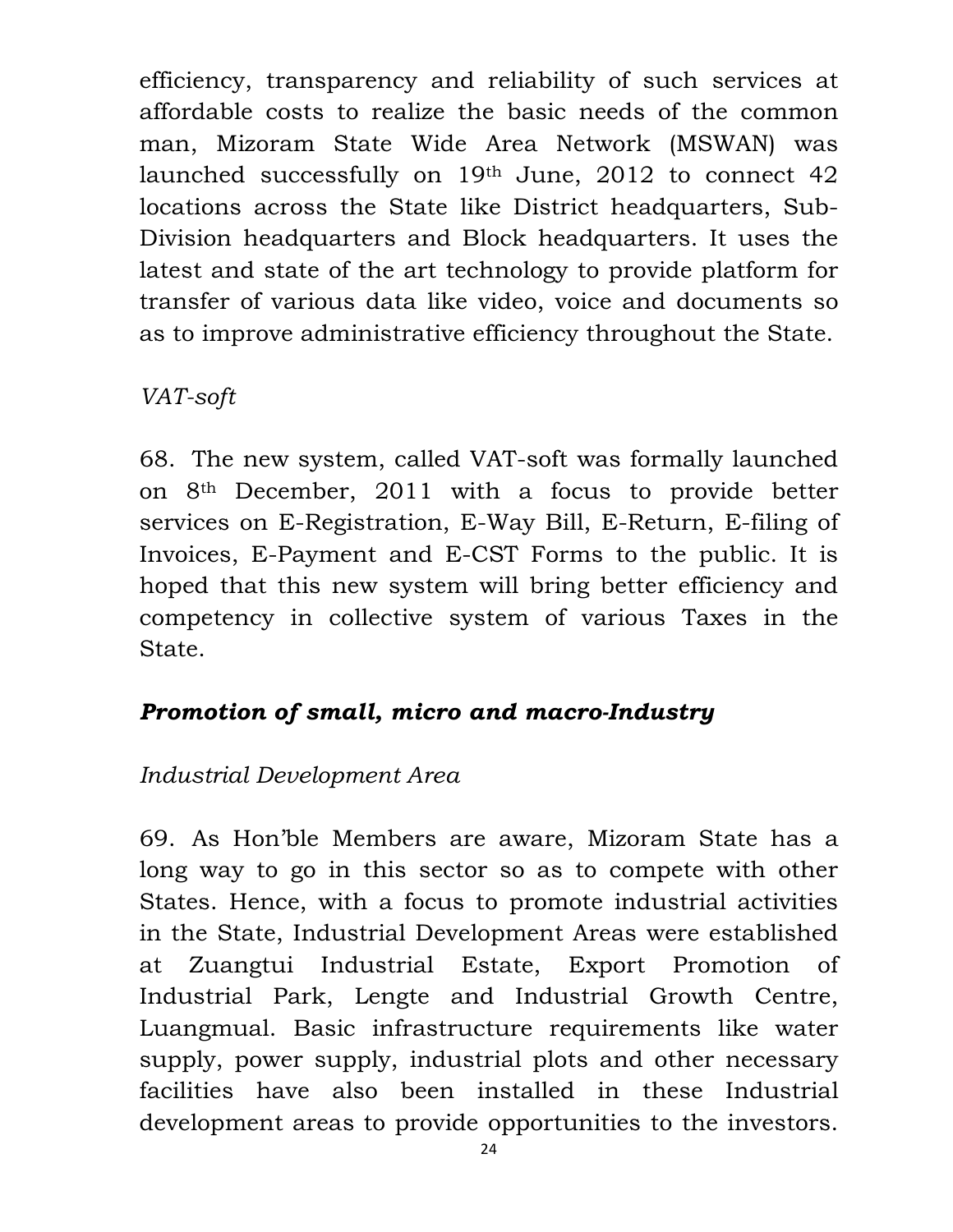As of now, 150 units had been given industrial plots in Zuangtui Industrial Area whereas 24 units are to be accommodated in Export Promotion of Industrial Park at Lengte. It is hoped that this initiative will bring about a turnaround for industrial development of the State.

#### Establishment of Weavers' Service Centre

70. Respected Sir, as announced by Hon'ble Union Finance Minister in his Budget Speech early this year, Weavers' Service Centre run by Ministry of Textiles, Government of India is proposed to be set up in our State to provide technical support to poor handloom weavers. I want to thank once again Central Government for the care and support they provide to us. I hope that this financial as well as technical support would be of immense significance in the development of industrial activities across the State.

## Development of Bamboo Sector

71. With the State contributing to 14 per cent of all India Bamboo distribution, Bamboo processing has become a centre-stage in the industrial activities of the State as a part of which Bamboo Board is established and many Mat Ply Industries have come up in the State. As of now, 9 Bamboo chipping units having a capacity of producing 27 tons of Bamboo chips per day have been established at various parts of the State. Besides, several units of Agarbati stick making units have also been established within the State. Moreover, Bamboo pebble mat making unit, Bamboo mat weaving unit, Bamboo charcoal and vinegar making unit are also a part of Bamboo Development initiatives in the State. A comprehensive roadmap for development of bamboo sector through Bamboo Development Agency has also been framed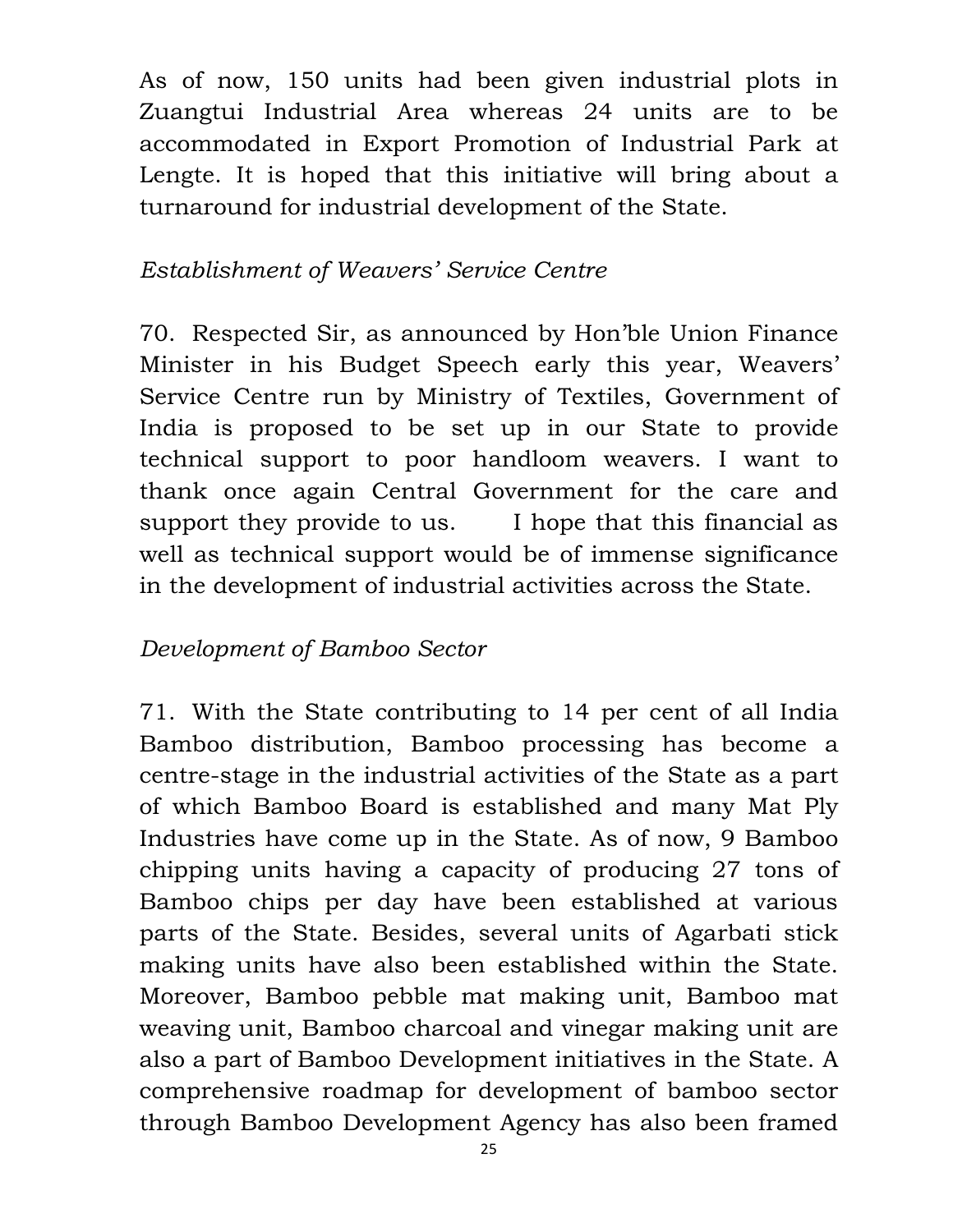so as to focus on resource mapping, plantation, usage and marketing value addition. These initiatives are strongly believed to bring the economic development of the State many steps forward.

#### Improvement of Power Sector

72. Since it is inevitable to be hitherto self- sufficient in power supply to embark on any developmental initiative, the State Government undertakes many projects to achieve selfsufficiency in power supply. Serlui 'B' Hydro Electric Project (HEP) has been commissioned technically generating 14.91 Mega Watt. Tlawva HEP is also under construction to be completed within 3 years from award of work and Tuivai HEP is also proposed to be taken up under Public Private Partnership mode by availing Viability Gap Funding from Ministry of Finance, Government of India. Besides these projects, various projects like – Lungreng HEP, Chhimtuipui HEP, Mat HEP, Kolodyne Phase –II HEP, Tuirini HEP and Tuivawl HEP are being taken up and pursued vigorously for production of sufficient power supply within the State. These initiatives are expected to fetch a remarkable improvement for the State economy as well as State finances.

## Promoting Border Trade

#### Border Trade with Myanmar

73. Sir, as I have outlined at the beginning of my speech, many initiatives have been taken to promote bilateral Border Trade with Myanmar. As a part of this initiative, Land Custom Station at Zokhawthar has also been completed and is ready for formal inauguration. Besides, a site has been earmarked for location of another Land Custom Station at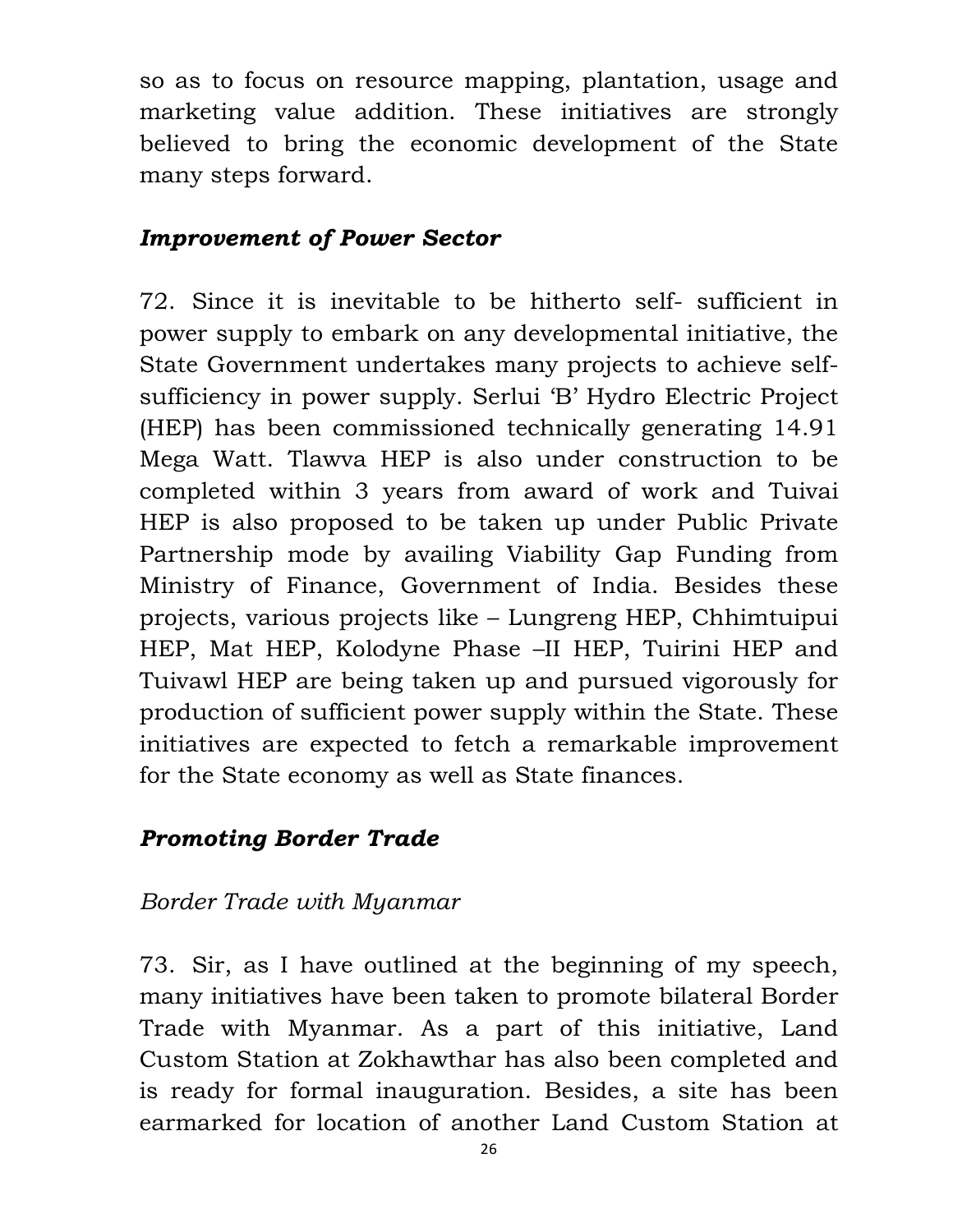Zorinpui, Lawngtlai District to facilitate bilateral trade within the framework provided by Government of India and Government of Myanmar. This initiative would have special significance in the economic growth of North Eastern States especially Mizoram due to its geographical isolation from the mainland and its relative proximity to the vibrant market economy of the neighbouring South East Asian Countries. Access to South-East Asian Countries will be provided by Kaladan Multi-Modal Transit Transport on inland and water through Aizawl to Sittwe port in Myanmar via Lawngtlai, Zorinpui, Kaletwa and Paletwa.

### Border Trade with Bangladesh

74. Similarly, a suitable plot of land at Kawrpuichhuah is acquired for establishment of Integrated Check Post and at the same time, Trade Facilitation Centre at Tlabung has also been commissioned to facilitate bilateral trade with Bangladesh.

## Aizawl – Solar City & empowerment of Municipality

75. Aizawl City has been declared 'Solar City' for which installation of Solar Photovoltaic Power Plants in the Civil Secretariat Building and the Municipal Council Building are being taken up with an effort to complete the project by September this year. Moreover, 13th Finance Commission Grants for Urban Local Bodies have also been transferred to Aizawl Municipal Council to enable to take up core services like solid waste management, water supply, drainage and other public amenities.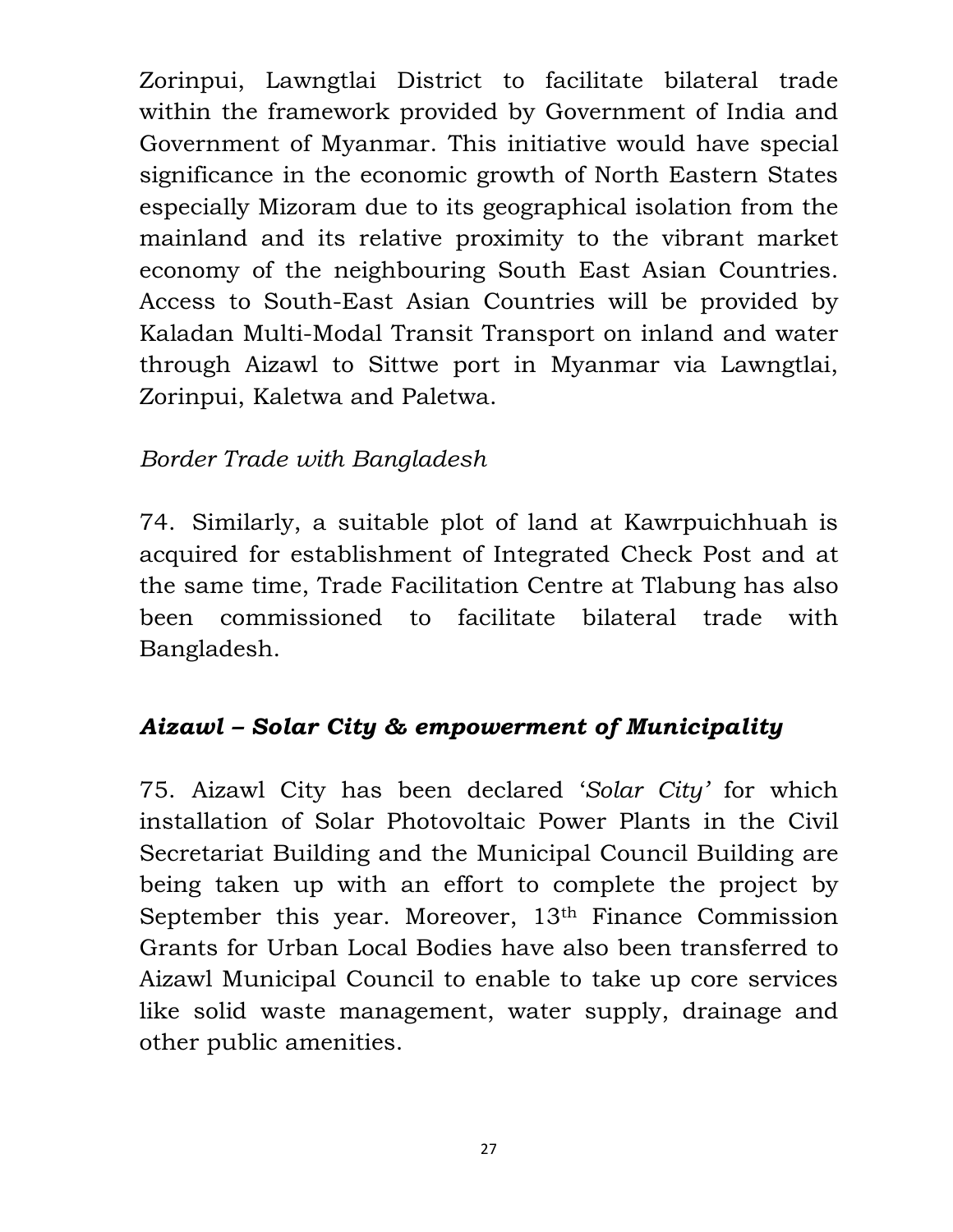#### VI. FISCAL REFORMS AND CONSOLIDATION

76. Sir, as we are in the period of Thirteenth Finance Commission which recommended tight fiscal belt on the Central Government and State Government, it is imperative for the State to obey and comply with recommendations and stipulations laid down by the Commission so as to avail various incentives offered by the Commission. In regard to fiscal reforms and consolidation, the performance of the State is noteworthy. It has been maintaining Revenue Surplus since 2003-04. Fiscal deficit has also been put under control. Moreover, Outstanding debt is also efficiently managed to hang around far below the targeted limit.

77. Meanwhile, a challenge which the State Government has to confront within a foreseeable future is the problem of confining these fiscal indicators to remain inside the periphery of the Thirteenth Finance Commission's target since provision of mass subsidy on purchase of food grains and power coupled with implementation of Pay revision on State's employees is a heavy price on the State finances year by year. In spite of subsidy being provided for the good of the poor, lay people and the populace, it is detrimental to the State's finances. However, as a part of an effort to comply with the recommendation of Thirteenth Finance Commission for consolidation of State's finances, a serious endeavor is being undertaken by the State Government to evolve better form of food-trading and power-trading.

78. For evolution of better form of food-trading, the State Government has been deliberating on the upcoming National Food Security Bill, 2011 as the same is being designed to create food security at the household level by making food a legal entitlement for all targeted people. Further, a National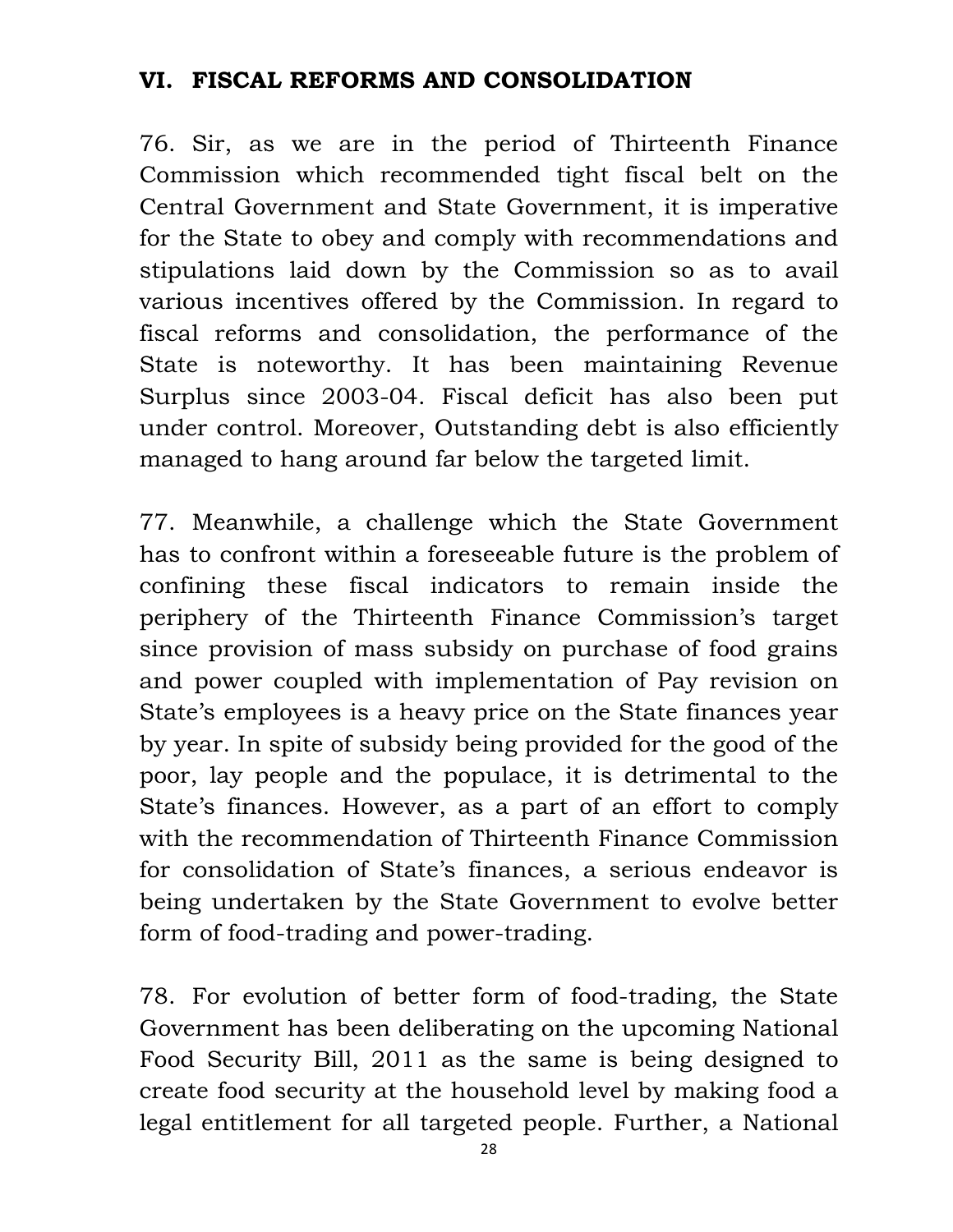Information Utility for the computerization of Public Distribution Centre is also created to become operational by December, 2012 as a part of an effort to ensure that the objectives of the National Food Security Bill are effectively realized. Therefore, I would like to inform Hon'ble Members that the State Government will seriously ponder again the issue of food-trading after the National Food Security Bill came into being so as to manage the food trading in the principle of no-loss no-gain.

79. In the case of power-trading, State Government has been trying its best effort to generate sufficient power within its territory so as to dispense with import from outside the State as I have mentioned in detail before. After fully operationalizing these Hydro Electric Projects within the State, the current imbalanced power trading is expected to wane and instead, revenue will be earned from power trading.

80. As Mizoram Fiscal Responsibility and Budget Management (FRBMA) Act, 2006 has been put in place with a series of target on fiscal indicators like elimination of Revenue Deficit, control of Fiscal deficit not to exceed a certain limit and compressing outstanding debt to remain within a specified target, I would like to inform Hon'ble Members that this Government is highly committed to remain within those targets unless it is absolutely necessary.

#### Public Expenditure Review Committee

81. As provided in Section 8 of Mizoram FRBM Act, 2006, a five member Committee of Public Expenditure Review Committee was constituted. It has held its seventh meeting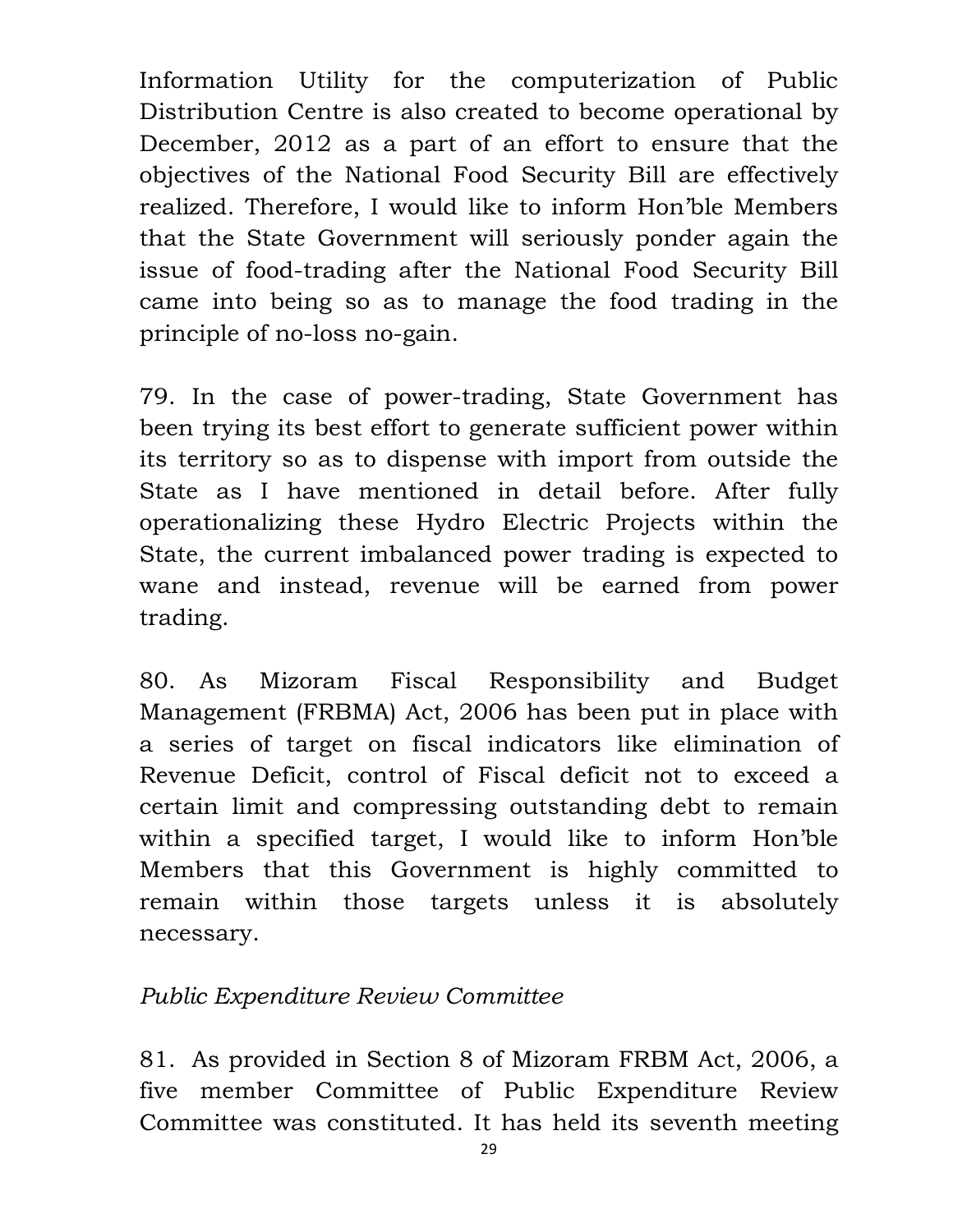on 3rd July, 2012 to review half yearly position of receipts and expenditure for the first half and second half of 2010-11 covering April, 2010 to September, 2010 and October, 2010 to March, 2011 respectively. Reviewing two half yearly position of receipts and expenditure in one meeting was necessitated as a result of late publication of Finance Account for 2010-11. This committee submitted recommendations to the State Government for the improvement of Public expenditure and to bring forward tax administration to earn more revenue.

Review of Fiscal Position for the First Half and Second Half of 2010-11

82. As provided in Section 9 of sub-section (2) of Mizoram FRBM Act, 2006, a half yearly review of receipts ad expenditure is to be carried out by the Minister-in-charge of Finance Department. As such, I have taken up review of the State finance for first half and second half of 2010-11 covering the period of April, 2010 to September, 2010 and October, 2010 to March, 2011 respectively. Reports of my review are also being laid in the current sitting of this august house.

#### Medium Term Fiscal Policy Statement

83. As provided under the Rules, a Medium Term Fiscal Policy Statement which set forth the fiscal objectives and strategic priorities of the State Government in relation to certain selected indicators over the medium term is laid along with the budget documents in this session. This statement presents an assessment of sustainability relating to the balance between revenue receipts and revenue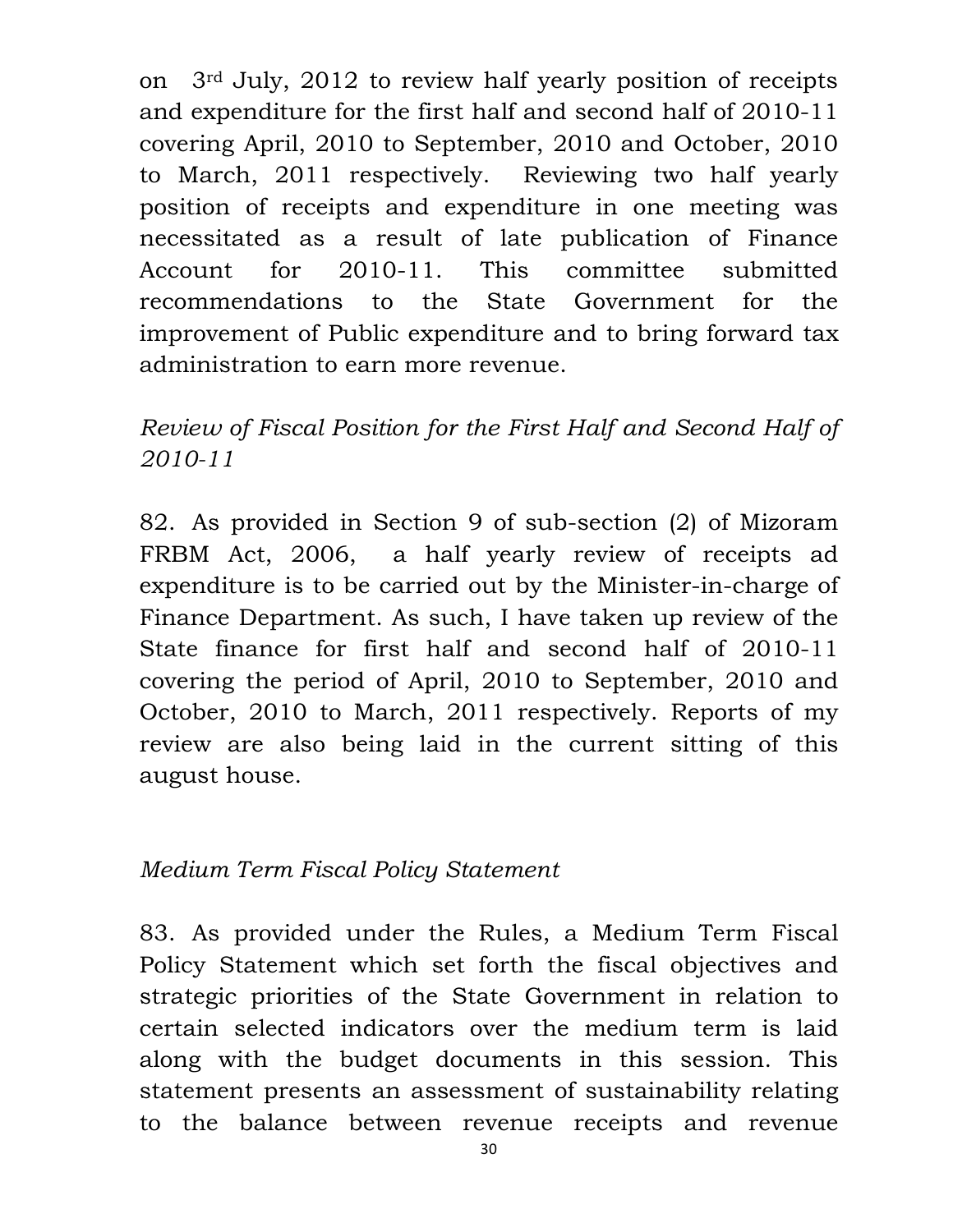expenditure, use of capital receipts including borrowings for generating productive assets and the estimated yearly pension liabilities for the next ten years.

## Fiscal Policy Strategy Statement

84. As provided by Mizoram FRBM Act, 2006, a Fiscal Policy Strategy Statement is also drawn up and laid along with the budget documents in the current sittings. This statement presents an overview of the fiscal policy of current year and the policy of the ensuing year in regard to taxation, expenditure, borrowings and investments of the State Government in the instruments like Sinking Fund and Guarantee Redemption Fund. A Fiscal Correction Path laying the targets for fiscal indicators over the medium term up to 2013-14 has been charted out in the Statement.

## Macro Economic Framework Statement

85. A Macro Economic Framework is drawn up and laid along with the budget documents. This statement presents an overview of the economy for the current year and of the state's economy for the ensuing year. It also touches upon the estimates of GSDP of the state and prospects of the economic growth over the medium term.

#### Consolidated Sinking Fund

86. Sir, Consolidated Sinking Fund is being used as redemption of outstanding liabilities of State Government. The Fund is managed by Reserve Bank of India and the corpus is invested in Government of India securities. As per the Revised Scheme of Consolidated Sinking Fund, an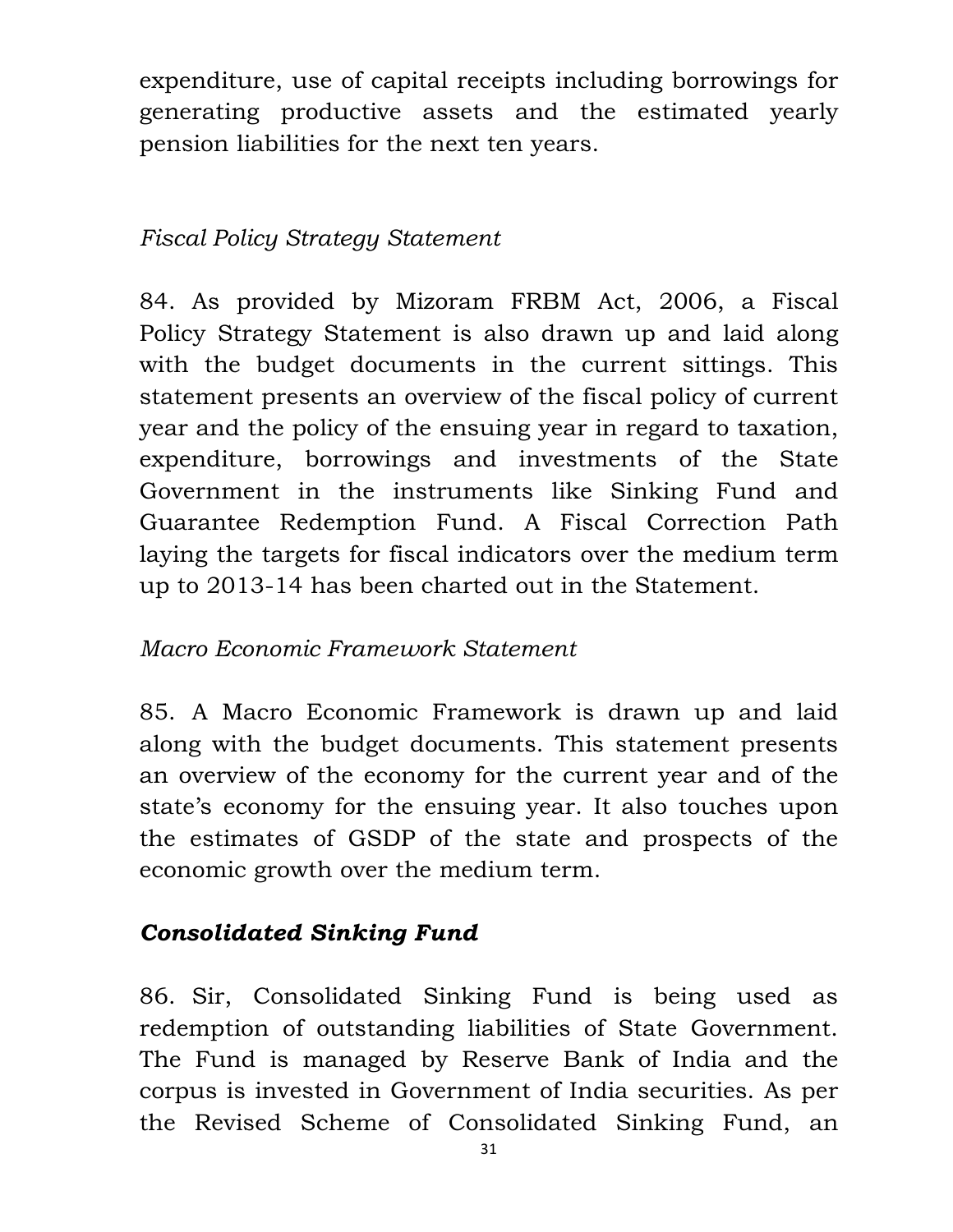amount of  $\overline{\mathbf{z}}$  16.50 crore was invested in 2010-11, which is the prescribed 0.5 per cent of the total outstanding liabilities of the State Government as on 31st March, 2010. In addition, an amount of  $\bar{\tau}$  21.75 crore was invested again during 2011-12. The continued investment of the Government results in accumulation of Sinking Fund and the principal amount already invested up to 31.3.2012 comes to  $\bar{\tau}$  112.50 crore. In 2012-13, I propose to invest  $\bar{\tau}$  **17.90 crore** towards augmenting the corpus of the Fund.

#### Guarantee Redemption Fund

87. Guarantee Redemption Fund had been set up in May, 2009 with initial corpus fund of  $\bar{\phantom{1}}$  50.00 lakh. It was established with an objective of utilizing the accumulated Fund towards the payment of contingent liabilities. As on 31.3.2012, the already invested corpus fund accumulated to  $\bar{\tau}$  **200.00 lakh.** For the current financial year 2012-13, I propose to augment the corpus with additional investment of ` 150.00 lakh.

#### VII. TAX AND NON-TAX PROPOSALS

88. Respected Sir, the year 2011-12 experienced unexpected inconsistency in collection of Tax and Non-Tax Revenues. While performance in some sectors were appreciable, performance in few sectors were dismally poor as the Government needs to review its stand on the rate of collection as a result of legal implication and public pressure. However, the State Government has initiated corrective measure in the year itself so as to minimize the repercussion of this review on the State finances. In this regard, even the public and populace must also understand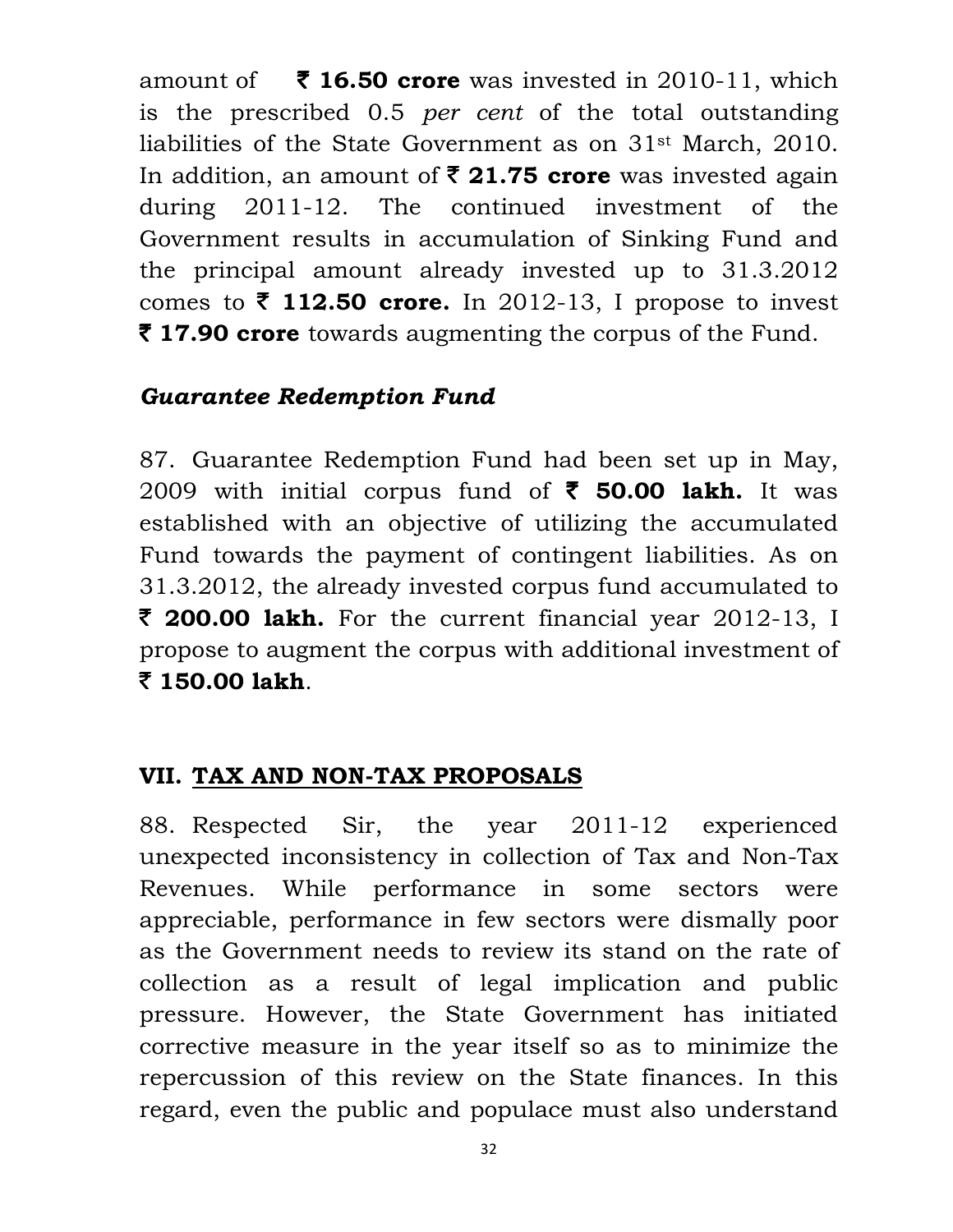the necessity and compulsoriness of paying contribution to the Government as the Government is not endowed with limitless resources.

#### Tax Measures

#### Sales Tax and VAT

89. Mr. Speaker Sir, I propose to maintain the existing rate of Sales Tax on LPG (Liquefied Petroleum Gas) at 4 per cent, Motor Spirit (Petrol) at 20 per cent and High Speed Diesel at 12 per cent as the current financial position of the State demands.

# Stamps and Registration

90. Unfortunately, Notification to impose levying of Stampduty on monthly payment of Salaries to all regular Government officials including the Council of Ministers and Parliamentary Secretaries and on all bills in respect of payment made by various Departments and offices to private parties needs review due to certain legal reasons in the midway of last financial year. Hence, I propose to maintain the status quo except on the rate of Stamp which shall now, henceforth, be fixed at Re. 1 per bill from current financial year. Besides, during 2011-12, initiatives have been taken to enforce compulsory registration of all Revenue connected documents like Land Settlements Certificate (LSCs), Periodic Patta etc. with a view to generate more revenue. Due to some problems, actual implementation is still deferred for the moment. It is expected that this measure will also be put in place in near future with public support.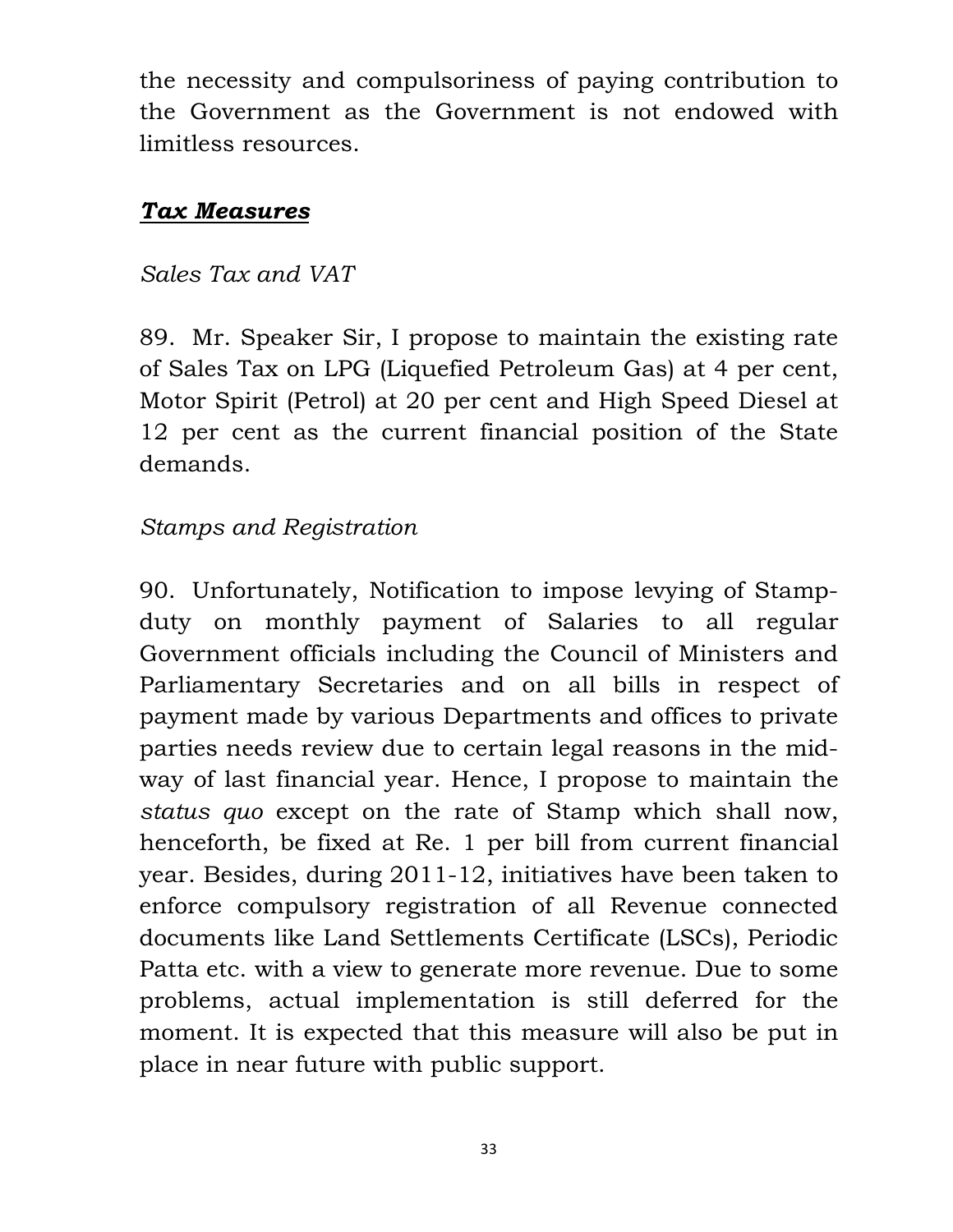#### Hiking of Vehicle Taxes

91. It is also learnt that Taxes on various Vehicles collected under Transport Department have not been reviewed since 1997 and it became long overdue for revision. As such, the Mizoram Motor Vehicles (Taxation) Act, 2011 was put into place to revise the existing Vehicle Tax at par with the rate of pan-India. Unfortunately, it is required to pause the said Act due to some pressure group as a result of which a Committee was formed to look into the matter meticulously once again.

#### Non-Tax Measures

### User charges on Water Supply

92. Mr Speaker Sir, as a part of an endeavor to augment the state own resources and to generate more revenue, the State Government decided to increase the existing user charge of drinking water supplied to the public through any types of Water Supply Scheme to certain comfortable level and Notification to this effect has also been issued during 2011- 12. Regrettably, this action received unexpected response from some section of the public as a result of which the Notification was suspended for a certain period. However, in view of incessant loss incurred by Water Supply scheme from the State Exchequer, the Government felt it essential to enhance the existing rate to a certain comfortable level as a matter of which the suspension order has been revoked. It is hoped that this enhancement will bring substantial amount of revenue to the State Exchequer.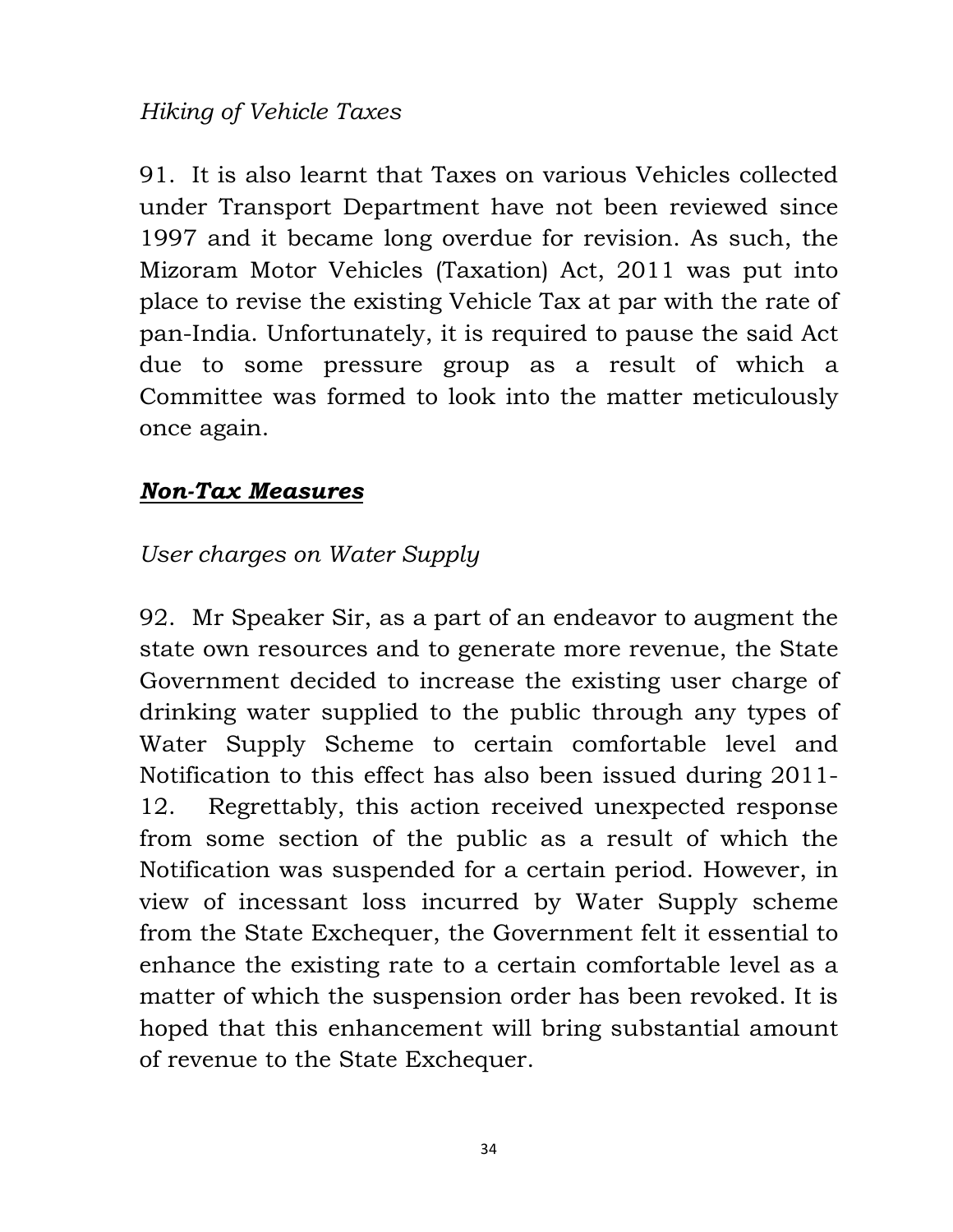## Compulsory Registration of Laborers and Casual employees

93. In connection with this subject, Government of Mizoram has already legislated appropriate Act and thereby put the following Rules into its place:

- 1) The Mizoram Contract Labour (Regulation and Abolition) Rules, 2004.
- 2) The Mizoram Inter-State Migrant Workmen (Regulation of Employment & conditions of services) Rules 2005.
- 3) The Mizoram Building and other Construction workers (Regulation of employment and condition of service) Rules, 2008.

However, actual implementation of the abovementioned rules fell short of expectation in terms of revenue collection during the last few financial years. Therefore, I would like to inform this august House that the matter would be pursued in full swing from current financial year.

#### VIII. RECEIPT BUDGET FOR 2012-13

94. Respected Sir, we have drawn up Receipt Budget 2012- 13 and is laid before this august House along with other budget documents. This initiative, laying down targets of revenue collection of different Departments under various heads of revenues is expected to bring about a positive turnaround in the increased efforts of various Departments and Organizations under the State Government for improving collection of various Taxes and Non-Tax Revenues.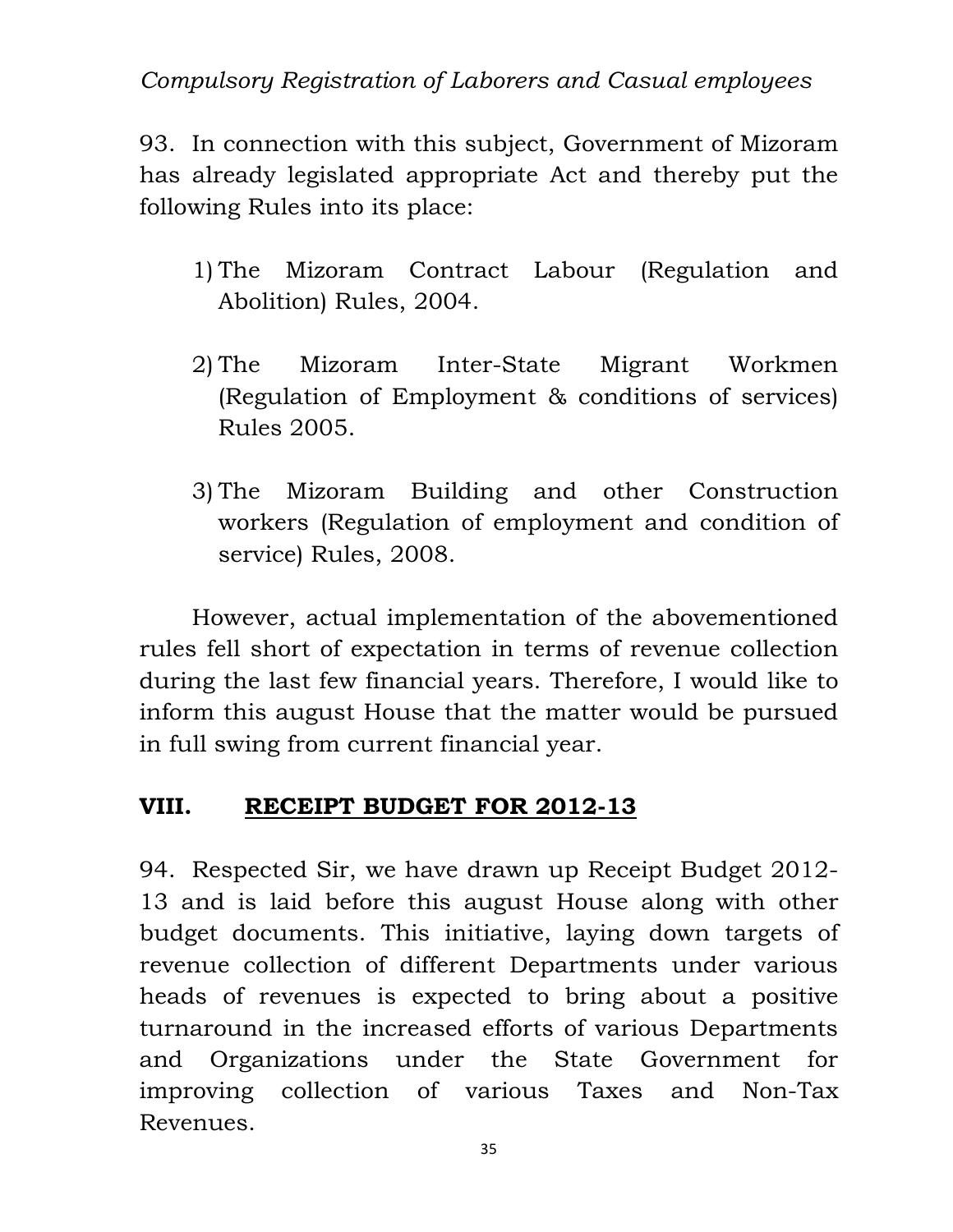### IX. CONCLUSION

95. Mr. Speaker Sir, I would like to reiterate with heartfelt gratitude the blessing of subventions and various grants showered by Central Government during current financial year especially at a time the country is passing through economic slowdown. As such, the State Government will committedly endeavor to shift the gear and accelerate towards self-sustaining economy by way of enhancing the productive capacity of rural economy based on local resources and by creating conducive environment for establishment of micro-industry through implementation of New Land Use Policy. In the meantime, I may inform Hon'ble Members of this august House that this policy does not belong to a particular political party; instead it is being developed and implemented for all citizens of the State who are in need of it. Therefore, I would like to appeal to all stakeholders- policy makers, implementing officials and the beneficiaries once again to lend their sincere and devoted helping hand for the grand success of this noble and gigantic Programme so as to bring about faster, more inclusive and massive economic development uniformly throughout the State.

96. Sir, I would like to stress once again the necessity of generating own resources as well as essentiality of tax compliance. As Hon'ble Members are aware, 90 per cent of the State economy depends on various resources defrayed and devolved by the Centre. Therefore, it is my sincere appeal to the general public, Government employees and policy makers to realize the importance of tax payment and to extend their support to the Government policies and programme in achieving the growth rate target and inclusive